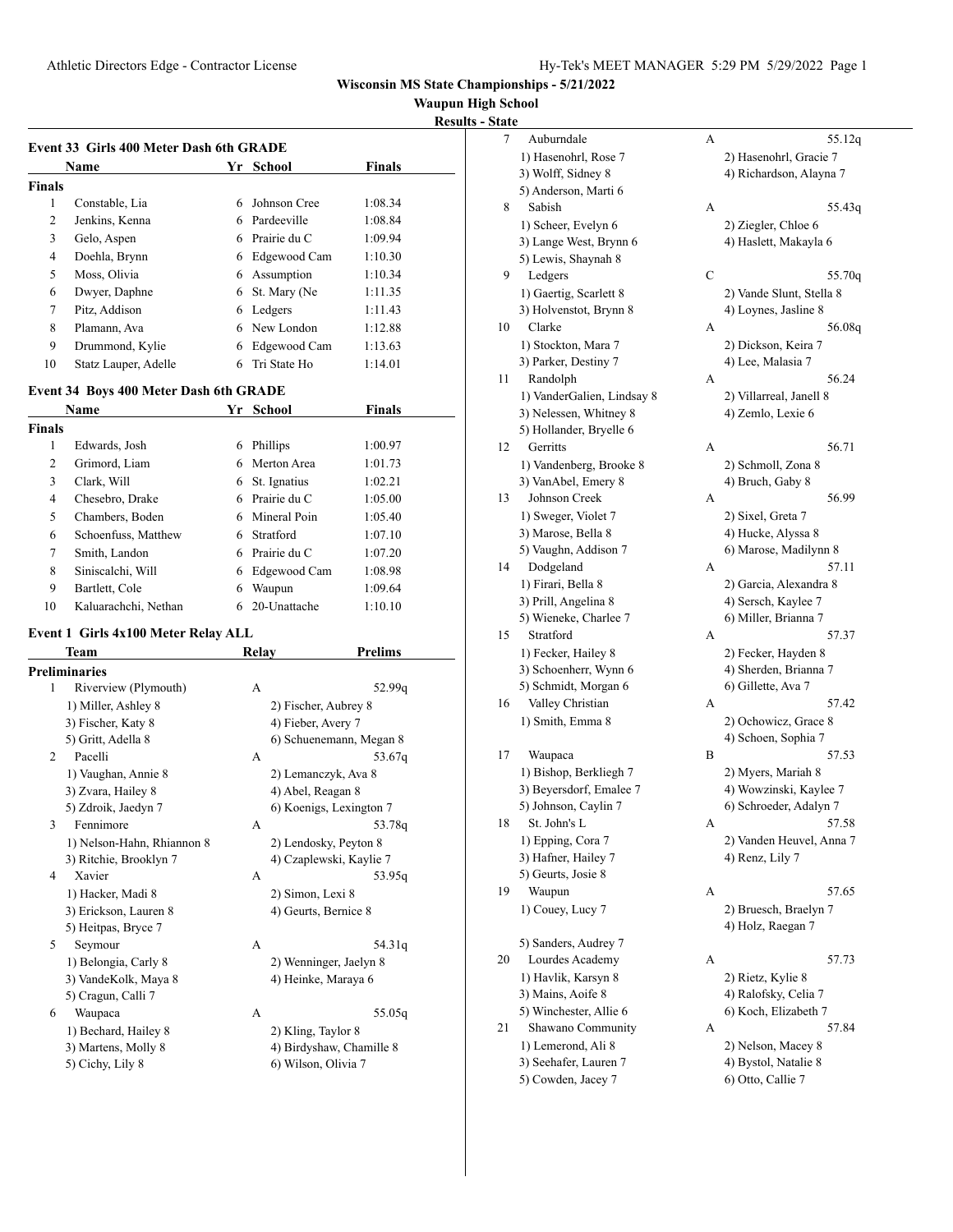#### **Waupun High School**

#### **Results -Preliminaries ... (Event 1 Girls 4x100 Meter Relay ALL) Team Relay Prelims** 22 Cuba City A 57.91 1) Harris, McKenzie 8 2) Gustafson, Lauren 8 3) Leeser, Gracie 8 4) Austin, Isabella 8 5) Kruger, Julia 8 6) Chavez Aayla, Catherin 7 23 St. Mary (Neenah) A 58.07 1) Fuhrmann, Abby 7 2) Porsche, Morgan 6 3) Jackson, Mina 7 4) Davel, Ellie 6 5) Alexander, Nadia 7 24 Ledgers B 58.10 1) Weaver, Gwendolyn 7 2) Baker, Lauren 7 3) Coon, Analise 7 4) Galligan, Maliyah 7 5) Huempfner, Mahri 7 25 Pardeeville A 58.58 1) Gard, Haley 7 2) Hulberg, Bronte 8 3) Hardwick, Elle 7 4) Sween, Sydney 7 5) Klein, Kaliegh 7 6) Becker, McKinley 8 26 Iola-Scandinavia A 59.02 1) Jueds, Braelyn 6 2) Munoz, Maya 8 3) Hoyord, Addyson 8 4) Berrens, Brooklyn 8 5) Koss, Natalie 7 6) Bellin, Ashlynn 6 27 Blue Hills Speedsters A 59.13 1) Payten, Severt 8 2) Mohns, Bridgette -8 3) Olson, Abigail 8 4) Cook, Kira 8 28 Central Wisc A 59.15 1) Schouten, Jenna 7 2) Westra, Kate 7 3) Perry, Ellie 7 4) Lerum, Natalie 7 5) Abel, Hannah 6 6 6) Ten Napel, Abbie 7 29 St. Ignatius Catholic A 59.65 1) Banaszynski, Addison 8 2) McClone, Maria 7 3) Vande Voort, Ashlynn 8 4) VanElzen, Alexis 6 5) Unser, Ashlynn 6 6) Brudwick, Hailey 8 30 Lena/Saint T A 59.80 1) Boomsma, Haileigh 8 2) Cook, Kaelyn 8

5) Rabas, Adrena 7 31 Amherst A 59.95 1) Singer, Hollie 7 2) Martin, Kinzee 6 3) Straw, Ava 6 4) Werachowski, Kasey 8 5) Wierzba, Alexis 7 6) Rekowski, Hannah 8 32 Waupun B 1:00.11 1) Thompson, Autumn 8 2) Anderson, Joie 8 3) Uherka, Markiya 8 4) Lemmenes, Elaina 33 New London A 1:00.33 1) Batten, Molly 8 2) Baehman, Quinn 8 3) Handschke, Jenna 8 4) Osborn, Hannah 8 34 St Mary's (Marathon) A 1:01.24 1) Martin, Rehgan 6 2) Putnam, Lindsay 8 3) Baumann, Bristal 6 4) Kolka, Anika 8 5) Blume, Maddy 8 6) Schneider, Mayven 7

5) Bethke, Laura 6 6) Apfelbeck, Kaylee 6

3) Kostreva, Abigail 7 4) Borkovec, Kaitlyn 7 35 Waupun C 1:01.46 1) Weinberger, Jaelle 6 2) McCauley, Jamie 6

| <u>- State</u> |                                    |       |                           |
|----------------|------------------------------------|-------|---------------------------|
| 36             | Oostburg                           | А     | 1:01.87                   |
|                | 1) Dirkse, Emmanuella 7            |       | 2) Mentink, Quinn 7       |
|                | 3) Ramirez, Taeya 7                |       | 4) Theune, Aubree 7       |
|                | 5) Stokdyk, Emmeline 7             |       | 6) Mills, Ellodie 7       |
| 37             | Ledgers                            | А     | 1:02.06                   |
|                | 1) Grafton, Allison 6              |       | 2) Kristmann, Ella 6      |
|                | 3) Weaver, Bellana 6               |       | 4) Schwoerer, Adelynn 6   |
|                | 5) Weaver, Cailyn 6                |       |                           |
| 38             | Marinette                          | A     | 1:02.98                   |
|                | 1) Reichardt, Mackenna 8           |       | 2) Rautanen, Lylah 8      |
|                | 3) Jones, Jada 8                   |       | 4) Smallwood, Tsifira 7   |
|                | 5) Goodlet, Marissa 8              |       | 6) Delfosse, Cora 5       |
| 39             | Central (Hartford)                 | A     | 1:03.92                   |
|                | 1) Edwards, Summer 6               |       | 2) Steffan, Anna 6        |
|                | 3) Franks, Shawna 6                |       | 4) Munz, Sam 6            |
|                | 5) Thompson, Theresa 7             |       |                           |
| 40             | Hartford                           | А     | 1:05.84                   |
|                |                                    |       |                           |
|                | Event 2 Boys 4x100 Meter Relay ALL |       |                           |
|                | Team                               | Relay | <b>Prelims</b>            |
|                | <b>Preliminaries</b>               |       |                           |
| 1              | River View (Kaukauna)              | А     | 47.60q                    |
|                | 1) Clark, Will 8                   |       | 2) VanEyck, Logan 8       |
|                | 3) Schaefer, Bron 8                |       | 4) Weyenberg, Kavanaugh 8 |
| 2              | Gerritts                           | A     | 48.24q                    |
|                | 1) Pegan Vega, Alajandro 8         |       | 2) Pendleton, Spencer 8   |
|                | 3) Karp, Julien 8                  |       | 4) Resch, Brennen 8       |
| 3              | Stratford                          | A     | 48.36q                    |
|                | 1) Miller, Mason 8                 |       | 2) O'Neil, Austin 8       |
|                | 3) Zawislan, Zander 8              |       | 4) Breit, Coltan 8        |
|                | 5) Foster, Austin 6                |       | 6) Kaiser, Mathias 8      |
| 4              | Winneconne                         | А     | 48.78q                    |
|                | 1) Schaffer, Brody 8               |       | 2) Zemke, Trey 8          |
|                | 3) Zeller, Jovan 8                 |       | 4) Jones, Bryce 8         |
| 5              | Iola-Scandinavia                   | А     | 49.10q                    |
|                | 1) Beck, Benjamin 8                |       | 2) Robbins, Alex 7        |
|                | 3) Bowen, Aiden 7                  |       | 4) Rice, Jensen 8         |
|                | 5) Kampert, Tanner 7               |       | 6) Loken, Korz 7          |
| 6              | Hortonville                        | А     | 49.97q                    |
|                | 1) Brazeau, Kaden 8                |       | 2) Barker, Wesley 8       |
|                | 3) Pitzner, Walt 8                 |       | 4) Radcliff, Brody 8      |
|                | 5) Mansfield, Cade 8               |       | 6) Plamann, Calen 8       |
| 7              | Clarke                             | А     | 50.19q                    |
|                | 1) Hooper, Elijah 8                |       | 2) Lee, Marquarius 8      |
|                | 3) Yang, Tyson 7                   |       | 4) Walton, Dominique 7    |
| 8              | Lourdes Academy                    | А     | 50.21q                    |
|                | 1) Ruark, Quin 8                   |       | 2) Ridenour, Brady 8      |
|                | 3) Neuens, Lucas 7                 |       | 4) Yaggie, Mat 8          |
|                | 5) Rucinski, Isaak 8               |       | 6) Geck, Henry 8          |
| 9              | Cuba City                          | А     | 50.51q                    |
|                | 1) Shepherd, Riley 8               |       | 2) Hrubes, Remington 8    |
|                | 3) Griffin, Ethan 8                |       | 4) Torres, Xavier 8       |
|                | 5) Droessler, Jackson 8            |       |                           |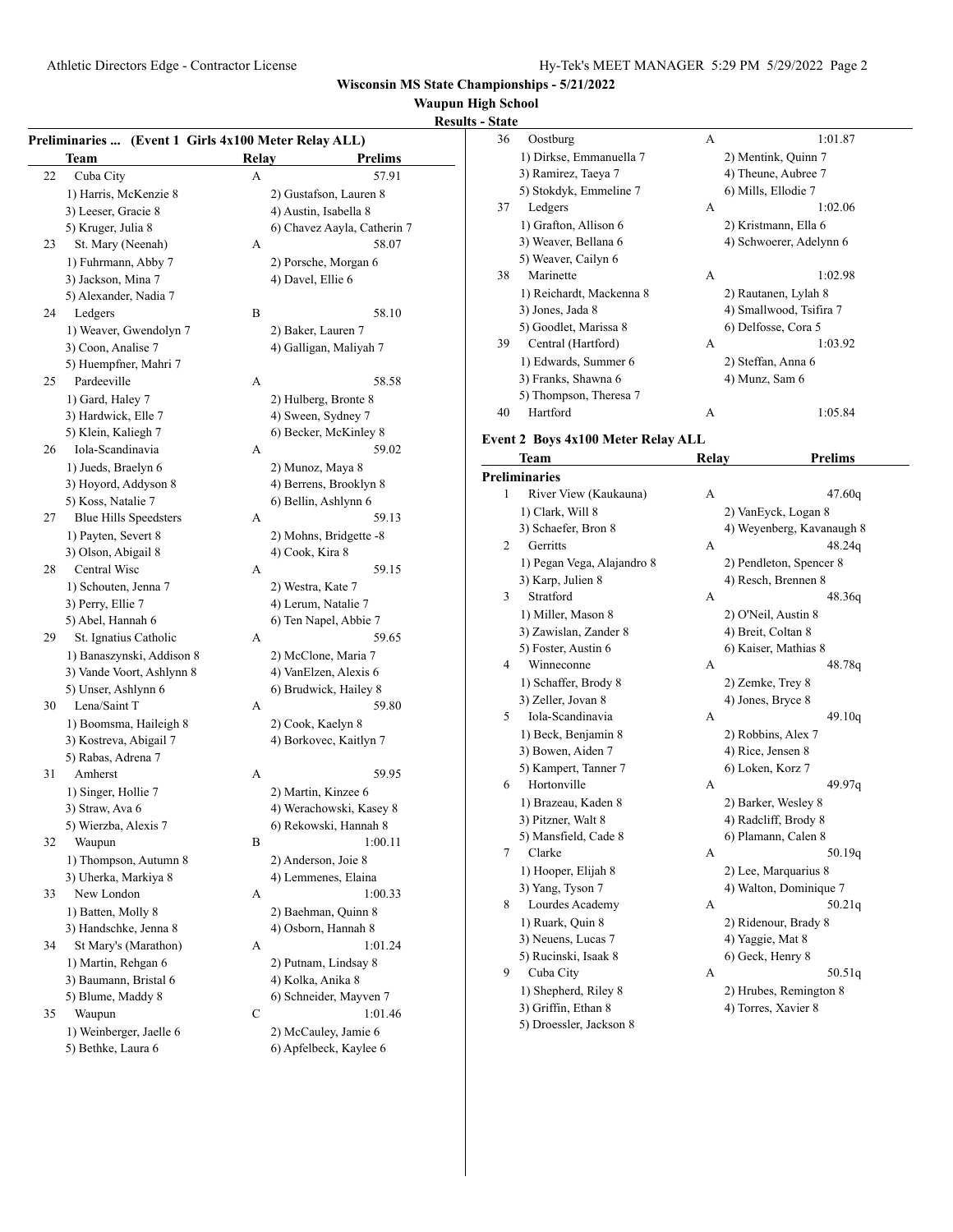### **Waupun High School**

#### Athletic Directors Edge - Contractor License Hy-Tek's MEET MANAGER 5:29 PM 5/29/2022 Page 3 **Results - State Preliminaries ... (Event 2 Boys 4x100 Meter Relay ALL) Team Relay Prelims** 10 Phillips A 51.50q 1) Christl, Treyvon 7 2) Parker, Jonathan 7 3) Edinger, Trent 7 4) Curler, Cayden 7 5) Vetter, Wade 6 6) Sidenbender, Kyle 8 11 Gerritts B 51.63 1) Bell, Brady 8 2) Hemmersbach, Brodie 8 3) Hemmersbach, Braylon 8 4) Diedrich, Jackson 8 12 Oostburg A 51.70 1) Bimmel, Gage 8 2) Dolfin, Adrian 8 3) DePagter, Charles 8 4) Scholten, Mason 8 13 St. Mary (Neenah) A 51.77 1) Searl, Brody 8 2) Quinonez, Alexei 7 3) Huelsbeck, Brenden 6 4) Verhoff, Carlos 7 5) DeWitt, Owen 6 14 Waupaca A 51.96 1) VandenWyngaard, Ian 8 2) Lauritzen, Westen 7 3) Birdyshaw, Carter 7 4) Sanders, Elijah 8 15 Randolph A 52.15 1) Garber, Allen 8 2) Garber, Nick 8 3) McBride, Dayton 8 4) Raymond, Alexander 8 5) Paul, Ben 8 16 St Mary's (Marathon) A 52.51 1) Annis, Brady 7 2) Hoenisch, Nathan 8 3) Hoenisch, Luke 8 4) Tylinski, Fred 7 17 Sabish A 52.69 1) Viau, Nathan 8 2) Patton, Bryson 8 3) Pirtle, Reko 8 4) Sirna, Simon 8 5) Ditter, Noah 8 18 Laconia **A** 52.71 1) Gillett, Macland 8 2) Mattheis, Mac 8 3) Van Beek, Ethan 8 4) Wiese, Brody 8 19 Clinton A 52.89 1) Shoemaker, Matthias 8 2) Sullivan, Thomas 8 3) Knueppel, Mason 8 4) Kooyenga, Austin 8 5) Dye-Hamilton, Isaiah 8 6) Ligman, Nathaniel 8 20 Winneconne B 53.32 1) Quigley, Ryan 7 2) Curran, Jack 7 3) Ramthun, Sullivan 7 4) Welnicke, Westyn 7 21 Manawa A 53.34 1) Kravetz, Jacob 7 2) Barrington, Carter 7 3) Botting, Cash 8 4) Heise, Nolan 8  $5)$  Fe 22 Waupun A 53.50 1) Garcia, Miguel 8 2) Hickens, Drew 8 3) Christian, Caleb 8 4) Arellano, Jose Luis 8 23 Pardeeville A 53.54 1) Bussen, Karrsen 6 2) Hughes, Gavin 6

|    | 1) Kravetz, Jacob /   |                    | 2) Barrington, Carter /  |
|----|-----------------------|--------------------|--------------------------|
|    | 3) Botting, Cash 8    | 4) Heise, Nolan 8  |                          |
|    | 5) Felts, Owen 6      |                    |                          |
| 22 | Waupun                | А                  | 53.50                    |
|    | 1) Garcia, Miguel 8   | 2) Hickens, Drew 8 |                          |
|    | 3) Christian, Caleb 8 |                    | 4) Arellano, Jose Luis 8 |
| 23 | Pardeeville           | А                  | 53.54                    |
|    | 1) Bussen, Karrsen 6  | 2) Hughes, Gavin 6 |                          |
|    | 3) Manthe, Noah 8     | 4) Black, Noah 6   |                          |
|    | 5) Johansen, Bodie 8  |                    |                          |
| 24 | Central Wisc          | А                  | 53.71                    |
|    |                       |                    |                          |

1) Lange, Abram 8 2) Jansma, Jayden 7 3) Buwalda, Dylan 7 4) Walker, Griffon 7 5) Mulder, Gibsen 7

| arrington, Carter 7<br>eise, Nolan 8 |  |
|--------------------------------------|--|
| 53.50                                |  |
| ickens, Drew 8                       |  |
| rellano, Jose Luis 8                 |  |
| 53.54                                |  |
| ughes, Gavin 6                       |  |
| lack, Noah 6                         |  |
| 53.71                                |  |
| nemo Joydan 7                        |  |

| 25 | Cuba City                           | B | 53.82                       |
|----|-------------------------------------|---|-----------------------------|
|    | 1) Runde, Briggs 8                  |   | 2) Rowe, Brad 7             |
|    | 3) Breitfelder, Chase 8             |   | 4) Runde, Carter 7          |
| 26 | Ledgers                             | B | 54.25                       |
|    | 1) Stellmacher, Will 8              |   | 2) Flores, Christian 8      |
|    | 3) Mand, Jackson 8                  |   | 4) Everson, William 8       |
|    | 5) Fouch, Thomas 8                  |   | 6) Lenz, Jax 8              |
| 27 | Westside Christian                  | А | 54.27                       |
|    | 1) Schaffer, Collin 6               |   | 2) Povich, Oliver 7         |
|    | 3) Kjenstad, Ryen 8                 |   | 4) Thiele, Jack 7           |
| 28 | Mayville                            | А | 54.40                       |
|    | 1) Zitlow, Brady 8                  |   |                             |
|    | 3) Bronecki, Owen 8                 |   | 4) Grulke, Ayden 8          |
| 29 | New London                          | А | 54.86                       |
|    | 1) Dalhoe, Ryan 7                   |   | 2) Schultz, Trevor 7        |
|    | 3) Furman, Kasey 7                  |   | 4) Disch, Chase 7           |
| 30 | Xavier                              | А | 55.54                       |
|    | 1) Anzalone, Nico 8                 |   | 2) Kippenhan, Jacob 8       |
|    | 3) Faulkner, John 8                 |   | 4) Neumann, Grant 8         |
| 31 | Ledgers                             | А | 55.83                       |
|    | 1) Grebe, Jason 6                   |   | 2) Howard, Michael 6        |
|    | 3) Flood, Samuel 6                  |   | 4) Koch, Wyatt 7            |
| 32 | Honor                               | А | 56.36                       |
|    | 1) Beck, Parker 8                   |   | 2) Held, Bradon 8           |
|    | 3) Landon, Joesph 8                 |   | 4) Zuern, Tyler 8           |
| 33 | St. Ignatius Catholic               | А | 57.00                       |
|    | 1) Weber, Elijah 8                  |   | 2) Lautenschlager, Gideon 7 |
|    | 3) Todd, Dominic 7                  |   | 4) Mader, Carson 8          |
|    | 5) Clark, Will 6                    |   | 6) Tetzlaff, Luke 8         |
| 34 | Ozaukee                             | А | 57.01                       |
|    | 1) Lowrance-Eischen, Braydon 7      |   | 2) Schubert, Nicholas 7     |
|    | 3) Klaus, Max 7                     |   | 4) Dvorak, Carl 7           |
|    | 5) Waltersdorf, Everett 7           |   | 6) Liermann, Kyle 7         |
| 35 | Amherst                             | А | 58.23                       |
|    | 1) Abbott-Beversdorf, Shayden 8     |   | 2) Allen, Cameron 8         |
|    | 3) Kenyon, Gibson 8                 |   | 4) Conner, Liam 7           |
|    | 5) McCormick, Taylan 7              |   | 6) Kosmach, Deqlund 7       |
| 36 | Home School Eagles                  | А | 58.37                       |
|    | 1) Ukwuorji, Gideon 8               |   | 2) Hahn Jr, Carl 8          |
|    | 3) Howard, Ronan 7                  |   | 4) Spiegelhoff, Benjamin 8  |
|    | 5) Finet, Tim 6                     |   | 6) Finet, Peter 8           |
| 37 | Oostburg                            | B | 58.52                       |
|    | 1) Lentz, Blake 7                   |   | 2) Tellez Hernandez, Joan 7 |
|    | 3) Oonk, Justin 7                   |   | 4) Richards, Liam 7         |
| 38 | Central (Hartford)                  | А | 1:03.65                     |
|    | 1) Fechtner, Ayden 6                |   | 2) Garrett, Zachary 7       |
|    | 3) Green, Gavin 6                   |   | 4) Langenecker, Charlie 6   |
|    | Wild Rose                           | А | DQ                          |
|    | 1) Schultz, Remington 7             |   | 2) Anderson, Landon 7       |
|    | 3) Kirby, Keegan 7                  |   | 4) Bowen, Wyatt 8           |
|    | 5) Olsen, Mason 8                   |   | 6) Szilveszter, Kaleb 8     |
|    | Event 3 Girls 100 Meter Hurdles ALL |   |                             |
|    |                                     |   |                             |

## **Name Yr School Prelims Preli**

| reliminaries' |              |               |        |  |  |  |
|---------------|--------------|---------------|--------|--|--|--|
|               | Smith, Ayden | 8 Hortonville | 17.23q |  |  |  |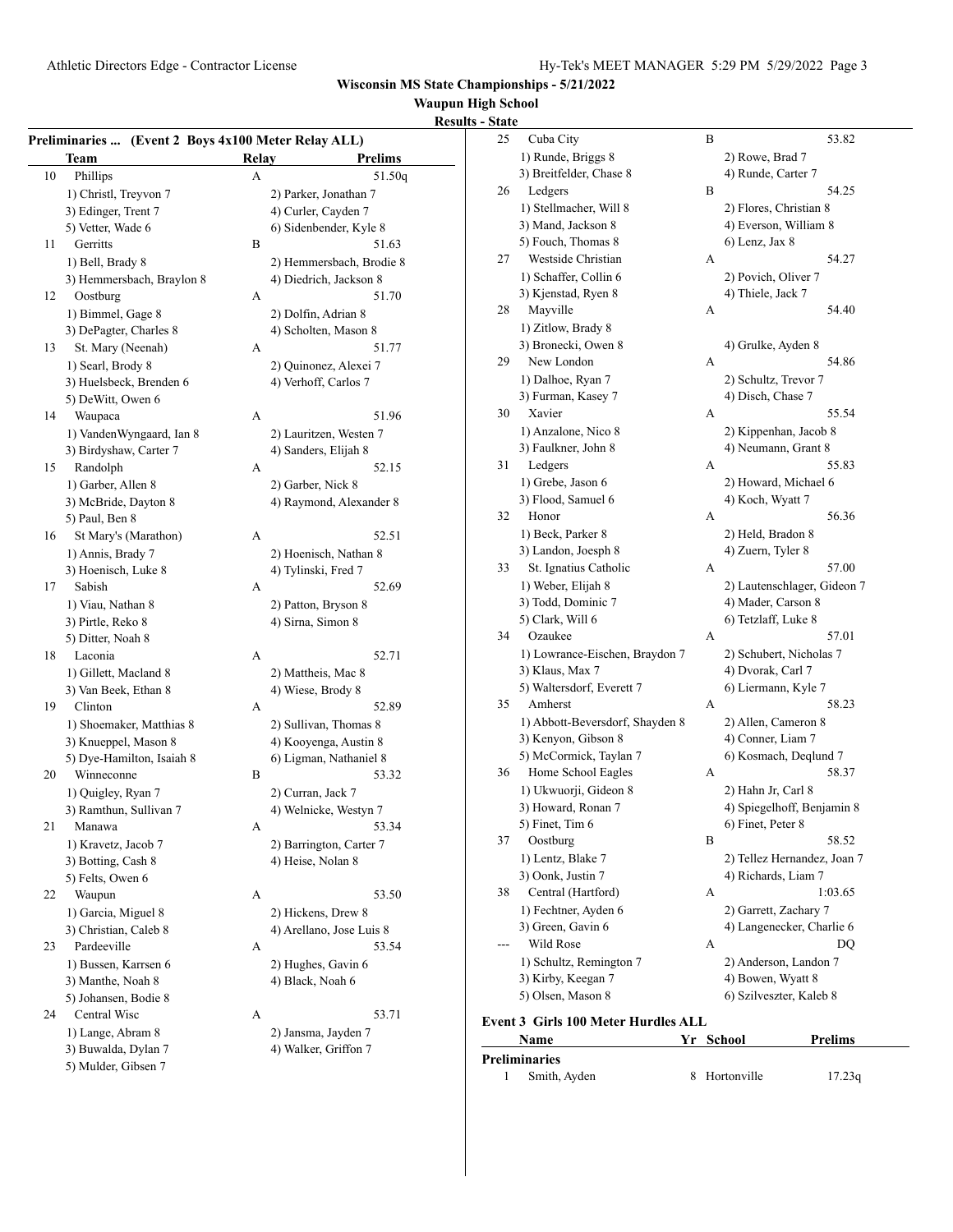**Waupun High School**

| -                      |  |
|------------------------|--|
| <b>Results - State</b> |  |

|                | Preliminaries  (Event 3 Girls 100 Meter Hurdles ALL) |                 |                    |                |
|----------------|------------------------------------------------------|-----------------|--------------------|----------------|
|                | Name                                                 |                 | Yr School          | <b>Prelims</b> |
| $\overline{c}$ | Hafner, Hailey                                       | $7^{\circ}$     | St. John's L       | 17.27q         |
| 3              | Mosienska, Zuzanna                                   | 8               | Little Chute       | 17.67q         |
| 4              | Davel, Ellie                                         | 6               | St. Mary (Ne       | 17.82q         |
| 5              | Poggmann, Carly                                      | 8               | Gerritts           | 17.88q         |
| 6              | Martin, Dawnyel                                      | 8               | Stratford          | 17.96q         |
| 7              | Pfarr, Eliza                                         | 8               | Home School        | 18.00q         |
| 8              | Jannette, Kate                                       | 8               | Xavier             | 18.00q         |
| 9              | Elmhorst, Abby                                       | 8               | Manawa             | 18.03q         |
| 10             | VanderGalien, Lindsay                                |                 | 8 Randolph         | 18.08q         |
| 11             | Vanden Heuvel, Anna                                  | 7               | St. John's L       | 18.22          |
| 12             | Wojahn, Ellie                                        |                 | 8 Mayville         | 18.33          |
| 13             | Wos, Ellyson                                         |                 | 8 Unattached       | 18.52          |
| 14             | Hackl, Grace                                         | 8               | Xavier             | 18.84          |
| 15             | Wendt, Grace                                         |                 | 8 Honor            | 18.85          |
| 16             | Bindl, Mya                                           |                 | 6 Edgewood Cam     | 18.97          |
| 17             | Wierzba, Alexis                                      |                 | 7 Amherst          | 19.11          |
| 18             | Fischer, Aubrey                                      |                 | 8 Riverview (P     | 19.12          |
| 19             | Kressner, Veronica                                   |                 | 7 Lake Mills       | 19.16          |
| 20             | Lemmenes, Elaina                                     |                 | Waupun             | 19.16          |
| 21             | Tesch, Emma                                          |                 | 8 Gerritts         | 19.18          |
| 22             | Ditter, Sienna                                       | 6               | Sabish             | 19.26          |
| 23             | Swenson, Bree                                        | 7               | Mineral Poin       | 19.40          |
| 24             | Schneider, Elle                                      |                 | 8 Prairie du C     | 19.45          |
| 25             | Norville, Lucy                                       | $7^{\circ}$     | St. Mary (Ne       | 19.48          |
| 26             | Johnson, Caylin                                      | $7\overline{ }$ | Waupaca            | 19.57          |
| 27             | Gustafson, Lauren                                    | 8               | Cuba City          | 19.57          |
| 28             | Zemple, Alyssa                                       | 7               | Manawa             | 19.60          |
| 29             | Ruis, Lauren                                         |                 | 8 Central Wisc     | 19.76          |
| 30             | Kling, Taylor                                        |                 | 8 Waupaca          | 19.90          |
| 31             | Rettler, Amber                                       |                 | 6 Central (Hartfor | 20.04          |
| 32             | Getz, Merian                                         | $7^{\circ}$     | Valley Chris       | 20.07          |
| 33             | Vande Slunt, Stella                                  | 8               | Ledgers            | 20.22          |
| 34             | Havlik, Karsyn                                       |                 | 8 Lourdes Acad     | 20.29          |
| 35             | Trinkner, Paxtyn                                     | 6               | St. Mary (Ne       | 20.49          |
| 36             | Buck, Julia                                          | $\tau$          | Stratford          | 20.54          |
| 37             | Winchester, Allie                                    |                 | 6 Lourdes Acad     | 21.44          |
|                |                                                      |                 |                    |                |

## **Event 4 Boys 100 Meter Hurdles ALL**

| Event 4 Boys 100 Meter Hurdles ALL |                       |   |              |         |  |  |
|------------------------------------|-----------------------|---|--------------|---------|--|--|
|                                    | <b>Name</b>           |   | Yr School    | Prelims |  |  |
|                                    | Preliminaries         |   |              |         |  |  |
| 1                                  | Pegan Vega, Alajandro | 8 | Gerritts     | 14.55q  |  |  |
| 2                                  | Rice, Jensen          | 8 | Iola-Scandin | 15.41q  |  |  |
| 3                                  | Pendleton, Spencer    | 8 | Gerritts     | 15.42q  |  |  |
| 4                                  | Effa, Cooper          | 8 | St. John's L | 15.52q  |  |  |
| 5                                  | Cousin, Aiyden        | 8 | Milwaukee Mu | 16.08q  |  |  |
| 6                                  | Zielinski, Cole       | 7 | Unattached   | 16.20q  |  |  |
| 7                                  | Peters, Kolton        | 7 | Coleman      | 16.38q  |  |  |
| 8                                  | Wilkinson, Keagan     | 8 | Hortonville  | 16.41q  |  |  |
| 9                                  | Margita, Owen         | 8 | New London   | 16.44q  |  |  |
| 10                                 | Heimke, Lucas         | 8 | Lena/Saint T | 16.53q  |  |  |
| 11                                 | Fouch, Thomas         | 8 | Ledgers      | 16.54   |  |  |
| 12                                 | Kelley, Desmond       | 8 | Mount Horeb  | 16.65   |  |  |
| 13                                 | Tylinski, Fred        | 7 | St Mary's (M | 16.67   |  |  |
| 14                                 | Plamann, Calen        | 8 | Hortonville  | 16.73   |  |  |
|                                    |                       |   |              |         |  |  |

| 15     | Lange, James                      | 8      | Shawano Comm   | 16.92          |
|--------|-----------------------------------|--------|----------------|----------------|
| 16     | Kachur, Koltyn                    | 7      | Winneconne     | 16.97          |
| 17     | Dolfin, Adrian                    | 8      | Oostburg       | 17.13          |
| 18     | Thomson, Zander                   | 8      | Lena/Saint T   | 17.18          |
| 19     | Bauer, Evan                       | 8      | Mondovi        | 17.20          |
| 20     | Mittelstadt, Emerson              | 8      | Mayville       | 17.34          |
| 21     | Ruark, Quin                       | 8      | Lourdes Acad   | 17.37          |
| 22     | Ditter, Noah                      | 8      | Sabish         | 17.52          |
| 23     | Manthe, Noah                      | 8      | Pardeeville    | 17.88          |
| 24     | Podeszwa, Elliot                  | 8      | Amherst        | 17.96          |
| 25     | Feilbach, Connor                  | 7      | Dodgeland      | 18.11          |
| 26     | Lee, Marquarius                   | 8      | Clarke         | 18.13          |
| 27     | Beckman, Porter                   | 7      | Lake Mills     | 18.14          |
| 28     | Hanson, Spencer                   | 8      | New London     | 18.15          |
| 29     | Mohorne, Taylor                   |        | 6 Clarke       | 18.17          |
| 30     | Buck, John                        | 8      | Stratford      | 18.22          |
| 31     | Shelliam, Kadin                   | 8      |                | 18.29          |
|        |                                   |        | Cuba City      |                |
| 32     | Bindl, Drew                       | 8      | Edgewood Cam   | 18.30          |
| 33     | Richards, Liam                    | $\tau$ | Oostburg       | 18.48          |
| 34     | Weber, Elijah                     | 8      | St. Ignatius   | 18.93          |
| 35     | Alexander, Romann                 | 8      | Sabish         | 19.72          |
| $---$  | Bowers, Joey                      | 8      | <b>Bartels</b> | <b>DNF</b>     |
|        | Event 5 Girls 100 Meter Dash ALL  |        |                |                |
|        | Name                              | Yr     | <b>School</b>  | <b>Prelims</b> |
|        | <b>Preliminaries</b>              |        |                |                |
| 1      | Lee, Malasia                      | 7      | Clarke         | 13.18q         |
| 2      | Thomas, Bella                     | 8      | Assumption     | 13.29q         |
|        |                                   |        |                |                |
|        |                                   | 8      | Pacelli        |                |
| 3<br>4 | Abel, Reagan                      | 8      | Xavier         | 13.30q         |
|        | Erickson, Lauren                  |        |                | 13.43q         |
| 5      | VandeKolk, Maya                   | 8      | Seymour        | 13.47q         |
| 6      | Fieber, Avery                     | 7      | Riverview (P   | 13.54q         |
| 7      | Gaertig, Scarlett                 | 8      | Ledgers        | 13.56q         |
| 8      | Haslett, Makayla                  | 6      | Sabish         | 13.64q         |
| 9      | Lendosky, Peyton                  | 8      | Fennimore      | 13.66q         |
| 10     | Atkinson, Gracie                  | 8      | New Glarus     | 13.69q         |
| 11     | Marek, Sydney                     | 8      | Merton Area    | 13.73          |
| 12     | Berryman, Rylee                   | 8      | Deerfield      | 13.84          |
| 13     | Huggett, Giselle                  | 8      | Merton Area    | 13.85          |
| 14     | Fischer, Katy                     | 8      | Riverview (P   | 13.88          |
| 15     | Brancel, Blake                    | 8      | <b>Bartels</b> | 13.91          |
| 16     | Firari, Bella                     | 8      | Dodgeland      | 13.95          |
| 17     | Geurts, Bernice                   | 8      | Xavier         | 13.98          |
| 18     | Vandenberg, Brooke                | 8      | Gerritts       | 14.04          |
| 19     | Sherden, Brianna                  | 7      | Stratford      | 14.12          |
| 20     | Wilson, Olivia                    | 7      | Waupaca        | 14.14          |
| 21     | Luedke, Breckan                   | 7      | Gerritts       | 14.14          |
| 22     | Hockerman, Kayden                 | 8      | Westfield/Mo   | 14.17          |
| 23     | Mills, Ellodie                    | 7      | Oostburg       | 14.19          |
| 24     | Lewis, Shaynah                    | 8      | Sabish         | 14.24          |
| 25     | Miller, Ashley                    | 8      | Riverview (P   | 14.26          |
| 26     | Hansen, Adalynn                   | 7      | Manawa         | 14.26          |
| 27     | Borchardt, Michielah              | 8      | Mayville       | 14.26          |
| 28     | Cook, Piper                       | 8      | Edgewood Cam   | 14.26          |
| 29     | Berrens, Brooklyn<br>Marx, Camdyn | 8      | Iola-Scandin   | 14.27<br>14.29 |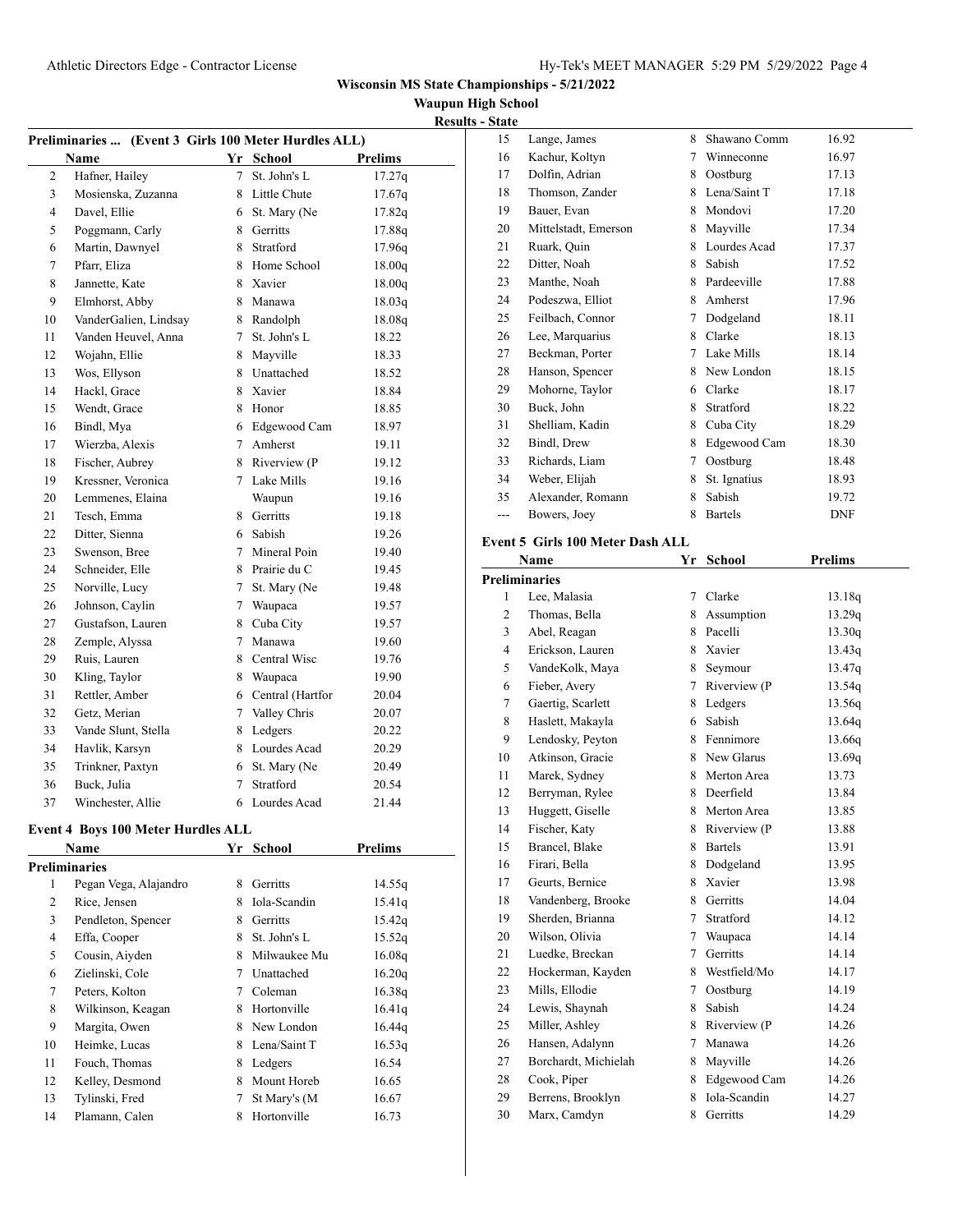**Waupun High School Results - State**

|          |                                                   |    |                               |                | <b>Res</b> |
|----------|---------------------------------------------------|----|-------------------------------|----------------|------------|
|          | Preliminaries  (Event 5 Girls 100 Meter Dash ALL) |    |                               |                |            |
|          | Name                                              |    | Yr School                     | <b>Prelims</b> |            |
| 31       | Mosienska, Zuzanna                                |    | 8 Little Chute                | 14.38          |            |
| 32       | Theune, Aubree                                    |    | 7 Oostburg                    | 14.39          |            |
| 33       | Couey, Lucy                                       |    | 7 Waupun                      | 14.44          |            |
| 34       | Fecker, Hailey                                    |    | 8 Stratford                   | 14.66          |            |
| 35       | Gaskin, Kayla                                     |    | 7 New London                  | 14.68          |            |
| 36       | Robinson, Skye                                    |    | 7 Deerfield                   | 15.20          |            |
|          | Event 6 Boys 100 Meter Dash ALL                   |    |                               |                |            |
|          | <b>Name</b>                                       |    | Yr School                     | <b>Prelims</b> |            |
|          | <b>Preliminaries</b>                              |    |                               |                |            |
| 1        | Pegan Vega, Alajandro                             |    | 8 Gerritts                    | 11.46q         |            |
| 2        | Towne, Jack                                       |    | 8 Unattached                  | 12.06q         |            |
| 3        | Pendleton, Spencer                                |    | 8 Gerritts                    | 12.08q         |            |
| 4        | DeLeasky, Ayron                                   |    | 8 Phillips                    | 12.13q         |            |
| 5        | Weyenberg, Kavanaugh                              |    | 8 River View (                | 12.18q         |            |
| 6        | Chesebro, Deacon                                  |    | 8 Prairie du C                | 12.19q         |            |
| 7        | Clark, Will                                       |    | 8 River View (                | 12.29q         |            |
| 8        | O'Neil, Austin                                    |    | 8 Stratford                   | 12.32q         |            |
| 9        | Frischmann, Kyle                                  |    | 8 Mount Horeb                 | 12.34q         |            |
| 10       | Patz, Dawson                                      |    | 8 Coleman                     | 12.40q         |            |
| 11       | Miller, Deven                                     |    | 8 Riverview (P                | 12.40          |            |
| 12       | Schlaefer, JT                                     |    | 8 Assumption                  | 12.45          |            |
| 13       | Schaffer, Brody                                   |    | 8 Winneconne                  | 12.56          |            |
| 14       | Breit, Coltan                                     | 8  | Stratford                     | 12.57          |            |
| 15       | Heimke, Lucas                                     |    | 8 Lena/Saint T                | 12.64          |            |
| 16       | Yaggie, Mat                                       |    | 8 Lourdes Acad                | 12.64          |            |
| 17       | Walton, Dominique                                 |    | 7 Clarke                      | 12.67          |            |
| 18       | Allen, Cameron                                    |    | 8 Amherst                     | 12.69          |            |
| 19       | Tetzlaff, Luke                                    |    | 8 St. Ignatius                | 12.70          |            |
| 20       | Rucinski, Isaak                                   |    | 8 Lourdes Acad                | 12.73          |            |
| 21       | Dye-Hamilton, Isaiah                              |    | 8 Clinton                     | 12.75          |            |
| 22       | Jones, Bryce                                      |    | 8 Winneconne                  |                |            |
| 23       | Torres, Xavier                                    |    |                               | 12.87<br>12.90 |            |
| 24       | Neuens, Lucas                                     |    | 8 Cuba City<br>7 Lourdes Acad |                |            |
|          |                                                   |    | 8 Lake Mills                  | 12.95<br>12.97 |            |
| 25<br>26 | Burling, Owen<br>Robbins, Alex                    |    | 7 Iola-Scandin                |                |            |
|          |                                                   |    |                               | 13.04          |            |
| 27       | Kenyon, Gibson                                    | 8  | Amherst                       | 13.08          |            |
| 28       | Stellmacher, Will                                 | 8  | Ledgers<br>8 Gerritts         | 13.09          |            |
| 29       | Karp, Julien                                      |    |                               | 13.09          |            |
| 30       | Schwitzer, Ryan<br>Everson, William               | 8  | Shawano Comm                  | 13.13          |            |
| 31       |                                                   |    | 8 Ledgers                     | 13.20          |            |
| 32       | Verhoff, Carlos                                   | 7  | St. Mary (Ne                  | 13.20          |            |
| 33       | Harke, Keller                                     | 7  | New London                    | 13.22          |            |
| 34       | Hooper, Elijah                                    |    | 8 Clarke                      | 13.22          |            |
| 35       | Dvorak, Carl                                      | 7  | Ozaukee                       | 13.24          |            |
| 36       | Stertz, Connor                                    | 8. | Valley Chris                  | 13.27          |            |
| 37       | Sanders, Elijah                                   | 8  | Waupaca                       | 13.75          |            |
| 38       | Skelton, Dawson                                   | 8  | Adams-Friend                  | 13.84          |            |
|          | Event 7 Girls 200 Meter Dash ALL                  |    |                               |                |            |
|          | Name                                              | Yr | <b>School</b>                 | <b>Prelims</b> |            |
|          | <b>Preliminaries</b>                              |    |                               |                |            |
| 1        | McKenzie, Charlize-Trinity                        | 8  | P23 Family R                  | 27.00q         |            |
| 2        | Thomas, Bella                                     |    | 8 Assumption                  | 27.31q         |            |

|                | <b>Preliminaries</b>                   |             |                |                |  |  |  |
|----------------|----------------------------------------|-------------|----------------|----------------|--|--|--|
|                | Name                                   | Yr          | <b>School</b>  | <b>Prelims</b> |  |  |  |
|                | <b>Event 8 Boys 200 Meter Dash ALL</b> |             |                |                |  |  |  |
| 36             | Swenson, Bree                          | $\tau$      | Mineral Poin   | 30.83          |  |  |  |
| 35             | Kolka, Anika                           | 8           | St Mary's (M   | 30.68          |  |  |  |
| 34             | Siniscalchi, Elle                      |             | 8 Edgewood Cam | 30.51          |  |  |  |
| 33             | Lewis, Shaynah                         |             | 8 Sabish       | 30.44          |  |  |  |
| 32             | Breen, Madeleine                       | 8           | St. Mary (Ne   | 30.37          |  |  |  |
| 31             | Wilson, Olivia                         |             | 7 Waupaca      | 30.35          |  |  |  |
| 30             | Hockerman, Kayden                      |             | 8 Westfield/Mo | 30.24          |  |  |  |
| 29             | Hebert, Jasmine                        |             | 7 Auburndale   | 30.19          |  |  |  |
| 28             | Berrens, Brooklyn                      |             | 8 Iola-Scandin | 30.08          |  |  |  |
| 27             | Anderson, Marti                        |             | 6 Auburndale   | 29.98          |  |  |  |
| 26             | Finley, Kit                            |             | 8 Mineral Poin | 29.87          |  |  |  |
| 25             | Hacker, Madi                           |             | 8 Xavier       | 29.77          |  |  |  |
| 24             | Cook, Piper                            |             | 8 Edgewood Cam | 29.71          |  |  |  |
| 23             | Haensgen, Addison                      | $7^{\circ}$ | New Holstein   | 29.66          |  |  |  |
| 22             | Resop, Emma                            | 8           | Ripon          | 29.57          |  |  |  |
| 21             | Couey, Lucy                            |             | 7 Waupun       | 29.41          |  |  |  |
| 20             | Hansen, Adalynn                        |             | 7 Manawa       | 29.29          |  |  |  |
| 19             | Banaszynski, Addison                   |             | 8 St. Ignatius | 29.26          |  |  |  |
| 18             | Pronschinske, Kate                     |             | 7 Tri State Ho | 29.13          |  |  |  |
| 17             | Sherden, Brianna                       |             | 7 Stratford    | 28.95          |  |  |  |
| 16             | Atkinson, Gracie                       |             | 8 New Glarus   | 28.91          |  |  |  |
| 15             | Kramer, Karly                          |             | 7 Prairie du C | 28.89          |  |  |  |
| 14             | Brancel, Blake                         |             | 8 Bartels      | 28.81          |  |  |  |
| 13             | Berryman, Rylee                        |             | 8 Deerfield    | 28.63          |  |  |  |
| 12             | Marek, Sydney                          |             | 8 Merton Area  | 28.58          |  |  |  |
| 11             | Huggett, Giselle                       |             | 8 Merton Area  | 28.46          |  |  |  |
| 10             | Cook, Kira                             |             | 8 Blue Hills S | 28.41q         |  |  |  |
| 9              | Gaertig, Scarlett                      |             | 8 Ledgers      | 28.32q         |  |  |  |
| 8              | Abel, Reagan                           |             | 8 Pacelli      | 28.25q         |  |  |  |
| $\overline{7}$ | Birdyshaw, Chamille                    |             | 8 Waupaca      | 28.24q         |  |  |  |
| 6              | Haslett, Makayla                       |             | 6 Sabish       | 28.08q         |  |  |  |
| 5              | Erickson, Lauren                       |             | 8 Xavier       | 27.96q         |  |  |  |
| $\overline{4}$ | Gago, Marika                           |             | 8 Flambeau     | 27.49q         |  |  |  |
| 3              | Lee, Malasia                           |             | 7 Clarke       | 27.45q         |  |  |  |
| otate          |                                        |             |                |                |  |  |  |

| Name |                      | Yr | School       | Prelims |  |
|------|----------------------|----|--------------|---------|--|
|      | <b>Preliminaries</b> |    |              |         |  |
| 1    | Rice, Jensen         | 8  | Iola-Scandin | 24.70q  |  |
| 2    | Towne, Jack          | 8  | Unattached   | 24.79q  |  |
| 3    | Zeller, Jovan        | 8  | Winneconne   | 25.11q  |  |
| 4    | Schlaefer, JT        | 8  | Assumption   | 25.13q  |  |
| 5    | Frischmann, Kyle     | 8  | Mount Horeb  | 25.17q  |  |
| 6    | Patz, Dawson         | 8  | Coleman      | 25.53q  |  |
| 7    | Williams, Devon      | 8  | Milwaukee Mu | 25.71q  |  |
| 8    | Miller, Mason        | 8  | Stratford    | 25.75q  |  |
| 9    | Westrich, Ryan       | 8  | Bonduel      | 25.79q  |  |
| 10   | Heimke, Lucas        | 8  | Lena/Saint T | 25.85q  |  |
| 11   | Sirna, Simon         | 8  | Sabish       | 25.99   |  |
| 12   | Tetzlaff, Luke       | 8  | St. Ignatius | 26.00   |  |
| 13   | Dye-Hamilton, Isaiah | 8  | Clinton      | 26.01   |  |
| 14   | Rucinski, Isaak      | 8  | Lourdes Acad | 26.04   |  |
| 15   | Heikinnen, JJ        | 8  | Phillips     | 26.25   |  |
| 16   | Seffrood, Ethan      | 8  | New Glarus   | 26.27   |  |
| 17   | Schwitzer, Ryan      | 8  | Shawano Comm | 26.53   |  |
| 18   | Viau. Nathan         | 8  | Sabish       | 26.58   |  |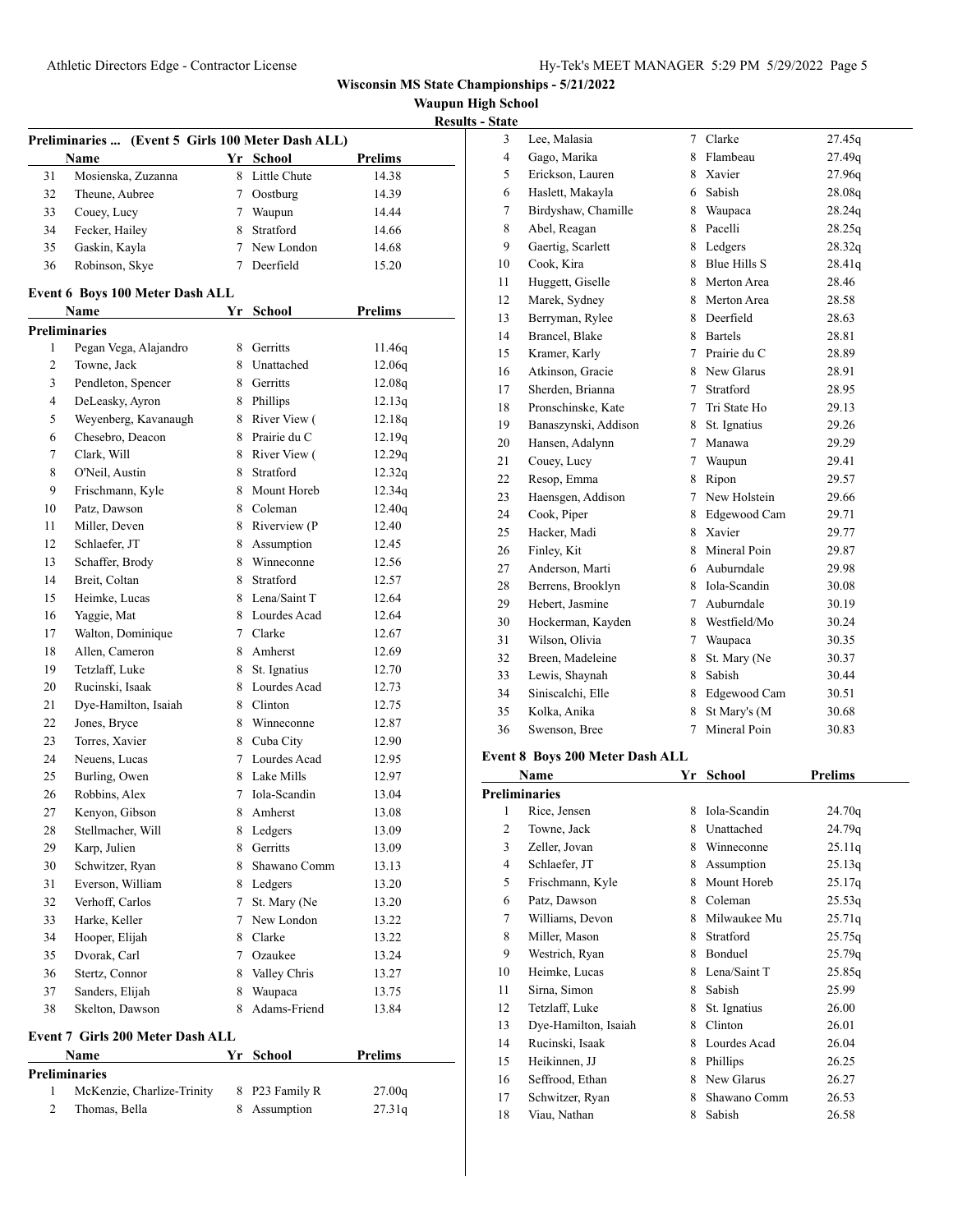**Waupun High School Results - State** 

|               | Preliminaries  (Event 8 Boys 200 Meter Dash ALL) |        |                    |                    |
|---------------|--------------------------------------------------|--------|--------------------|--------------------|
|               | Name                                             |        | Yr School          | <b>Prelims</b>     |
| 19            | Harke, Keller                                    | 7      | New London         | 26.59              |
| 20            | Plamann, Calen                                   | 8      | Hortonville        | 26.60              |
| 21            | Burling, Owen                                    |        | 8 Lake Mills       | 26.61              |
| 22            | Kachur, Koltyn                                   |        | 7 Winneconne       | 26.85              |
| 23            | Bimmel, Gage                                     |        | 8 Oostburg         | 26.87              |
| 24            | Taylor, Oliver                                   | 8      | Flambeau           | 26.91              |
| 25            | Johansen, Bodie                                  |        | 8 Pardeeville      | 27.09              |
| 26            | Pitzner, Walt                                    |        | 8 Hortonville      | 27.19              |
| 27            | Hrubes, Remington                                |        | 8 Cuba City        | 27.27              |
| 28            | Ukwuorji, Gideon                                 |        | 8 Home School      | 27.27              |
| 29            | Droessler, Jackson                               |        | 8 Cuba City        | 27.51              |
| 30            | Fouch, Thomas                                    |        | 8 Ledgers          | 27.66              |
| 31            | Verhoff, Carlos                                  | $\tau$ | St. Mary (Ne       | 27.74              |
| 32            | Held, Bradon                                     | 8      | Honor              | 27.77              |
| 33            | Rieder, Kyler                                    | 8      | Ripon              | 27.83              |
| 34            | Krastev, Boyan                                   | 8      | Westfield/Mo       | 27.88              |
| 35            | Daughrety, Clayton                               |        | 8 Cuba City        | 27.89              |
| 36            | Alexander, Romann                                | 8      | Sabish             | 28.03              |
| 37            | Behling, Domenic                                 |        | 8 New London       | 28.30              |
| 38            | Scholten, Mason                                  |        | 8 Oostburg         | 28.34              |
| 39            | Elzinga, Keegan                                  | 7      | Assumption         | 29.36              |
| 40            | Shepherd, Riley                                  | 8      | Cuba City          | 29.62              |
|               | Event 9 Girls 1600 Meter Run ALL                 |        |                    |                    |
|               | Name                                             |        | Yr School          | <b>Finals</b>      |
| <b>Finals</b> |                                                  |        |                    |                    |
| 1             | McKenzie, Charlize-Trinity                       | 8      | P23 Family R       | 5:11.10            |
| 2             | Berger, Emily                                    | 8      | Stampede Wis       | 5:19.52            |
| 3             | Knowles, Kalli                                   | 8      | Riverview (P       | 5:23.56            |
| 4             | Dolan, Lucy                                      | 8      | Assumption         | 5:28.22            |
| 5             | Reinwald, NikkiMae                               | $\tau$ | Dodgeland          | 5:35.81            |
| 6             | Jaglinski, Jordyn                                | 8      | Assumption         | 5:36.99            |
| 7             | Paulsen, Riley                                   | 8      | <b>Bartels</b>     | 5:44.07            |
| 8             | Becker, McKinley                                 | 8      | Pardeeville        | 5:44.25            |
| 9             | Vigliotta, Willa                                 | 7      | Mount Horeb        | 5:45.30            |
| 10            | Schoenick, Callie                                | 7      | Assumption         | 5:46.00            |
| 11            | Straka, Julia                                    |        | 7 Mount Horeb      | 5:46.81            |
| 12            | VanGompel, Brooklyn                              | 7      | Gerritts           | 5:47.94            |
| 13            | Soukup, Sophia                                   | 8      | Clarke             | 5:51.47            |
| 14            | Moran, Mya                                       | 7      | Valley Chris       | 5:52.18            |
| 15            | Volheim, Eliana                                  | 8      | Bessie Allen       | 5:52.25            |
| 16            | Huza, Hannah                                     | 8      | Hortonville        | 5:53.08            |
| 17            | Hendricks, Bailey                                | 8      | Shawano Comm       | 5:53.78            |
| 18            | Christopher, Payton                              | $\tau$ | Mineral Poin       | 5:57.58            |
| 19            | Kuehn, Ruby                                      | 7      | St. Mary (Ne       |                    |
| 20            | Hasenohrl, Rose                                  | 7      | Auburndale         | 5:57.83            |
|               |                                                  |        | Blue Hills S       | 5:57.85            |
| 21            | Schmidt, Inez                                    | 8      |                    | 5:58.22            |
| 22            | Graumann, Maddie                                 | 8      | Assumption         | 5:58.27            |
| 23            | Schuenemann, Megan                               | 8      | Riverview (P       | 5:58.28            |
| 24            | Broten, Macy                                     | 8      | Unattached         | 6:00.19            |
| 25            | Nadboralski, Lauren                              | 7      | Johnson Cree       | 6:04.29            |
| 26            | Frank, Piper                                     | 6      | Ozaukee            | 6:04.31            |
| 27            | Mesko, Brielle<br>Gilson, Alizah                 | 8      | Phillips<br>Sabish | 6:05.20<br>6:22.57 |
| 28            |                                                  | 7      |                    |                    |

| 29                               | Williams, Molly      | 6  | Sabish         | 6:40.30 |  |  |  |  |  |
|----------------------------------|----------------------|----|----------------|---------|--|--|--|--|--|
| Event 10 Boys 1600 Meter Run ALL |                      |    |                |         |  |  |  |  |  |
|                                  | Name                 | Yr | <b>School</b>  | Finals  |  |  |  |  |  |
| <b>Finals</b>                    |                      |    |                |         |  |  |  |  |  |
| 1                                | Tanner, Lucas        | 8  | DeForest Are   | 4:49.72 |  |  |  |  |  |
| $\overline{c}$                   | Wenzelow, Grant      | 8  | Winneconne     | 4:49.83 |  |  |  |  |  |
| 3                                | Voetberg, Donald     |    | 8 20-Unattache | 4:52.89 |  |  |  |  |  |
| $\overline{4}$                   | Eiden, Luke          |    | 8 Pacelli      | 4:53.07 |  |  |  |  |  |
| 5                                | Esterholm, Gavin     | 8  | Phillips       | 4:54.62 |  |  |  |  |  |
| 6                                | Toeppler, Ben        | 7  | St. John's L   | 4:58.38 |  |  |  |  |  |
| 7                                | Golke, Jonny         | 8  | Woodworth      | 5:00.30 |  |  |  |  |  |
| 8                                | Sarbo, Silas         |    | 8 Winneconne   | 5:01.53 |  |  |  |  |  |
| 9                                | Hass, Carson         |    | 8 Mondovi      | 5:02.07 |  |  |  |  |  |
| 10                               | Kazda, Ayden         | 8  | Amherst        | 5:03.17 |  |  |  |  |  |
| 11                               | Schraufnagel, Kaisyn |    | 8 Bessie Allen | 5:07.58 |  |  |  |  |  |
| 12                               | Kramer, Samuel       |    | 8 Prairie du C | 5:08.54 |  |  |  |  |  |
| 13                               | Kuehl, Josiah        | 7  | Shawano Comm   | 5:16.50 |  |  |  |  |  |
| 14                               | Semling, Erik        |    | 6 20-Unattache | 5:21.58 |  |  |  |  |  |
| 15                               | Vajda, Nicholas      |    | 8 Xavier       | 5:26.56 |  |  |  |  |  |
| 16                               | Garcia, Miguel       | 8  | Waupun         | 5:28.28 |  |  |  |  |  |
| 17                               | Edwards, Josh        |    | 6 Phillips     | 5:29.28 |  |  |  |  |  |
| 18                               | Vogel, Jack          | 8  | Lake Mills     | 5:30.00 |  |  |  |  |  |
| 19                               | Blancarte, Tristan   | 8. | Ashland        | 5:31.17 |  |  |  |  |  |
| 20                               | Schuessler, Aiden    | 8  | Oostburg       | 5:31.62 |  |  |  |  |  |
| 21                               | Hoffer, Max          | 7  | River View (   | 5:31.91 |  |  |  |  |  |
| 22                               | Trzebiatowski, Ryan  | 8  | St. John's L   | 5:33.20 |  |  |  |  |  |
| 23                               | Hartjes, Reed        |    | 6 Assumption   | 5:34.18 |  |  |  |  |  |
| 24                               | Bleck, Adam          | 8  | Gerritts       | 5:34.74 |  |  |  |  |  |
| 25                               | Romero, Ryan         | 8  | Dodgeland      | 5:36.73 |  |  |  |  |  |
| 26                               | Daliege, Aiden       | 7  | Assumption     | 5:37.93 |  |  |  |  |  |
| 27                               | Buttke, Jackson      | 7  | Lourdes Acad   | 5:40.86 |  |  |  |  |  |
| 28                               | Menet, Jonah         | 8  | Fox Valley C   | 5:41.77 |  |  |  |  |  |
|                                  |                      |    |                |         |  |  |  |  |  |

#### **Event 3 Girls 100 Meter Hurdles ALL**

| Name          |                                           | Yr | School       | Finals |  |
|---------------|-------------------------------------------|----|--------------|--------|--|
| <b>Finals</b> |                                           |    |              |        |  |
| 1             | Hafner, Hailey                            | 7  | St. John's L | 16.93  |  |
| 2             | VanderGalien, Lindsay                     | 8  | Randolph     | 17.14  |  |
| 3             | Davel, Ellie                              | 6  | St. Mary (Ne | 17.35  |  |
| 4             | Jannette, Kate                            | 8  | Xavier       | 17.46  |  |
| 5             | Pfarr, Eliza                              | 8  | Home School  | 17.69  |  |
| 6             | Elmhorst, Abby                            | 8  | Manawa       | 17.73  |  |
| 7             | Martin, Dawnyel                           | 8  | Stratford    | 17.96  |  |
| 8             | Smith, Ayden                              | 8  | Hortonville  | 18.46  |  |
| 9             | Poggmann, Carly                           | 8  | Gerritts     | 18.92  |  |
| 10            | Mosienska, Zuzanna                        | 8  | Little Chute | 20.58  |  |
|               | <b>Event 4 Boys 100 Meter Hurdles ALL</b> |    |              |        |  |
|               | Name                                      | Yr | School       | Finals |  |
| <b>Finals</b> |                                           |    |              |        |  |
| 1             | Pegan Vega, Alajandro                     | 8  | Gerritts     | 14.39  |  |
| 2             | Rice, Jensen                              | 8  | Iola-Scandin | 14.63  |  |
| 3             | Pendleton, Spencer                        | 8  | Gerritts     | 15.26  |  |
| 4             | Effa, Cooper                              | 8  | St. John's L | 15.56  |  |
| 5             | Cousin, Aiyden                            | 8  | Milwaukee Mu | 15.83  |  |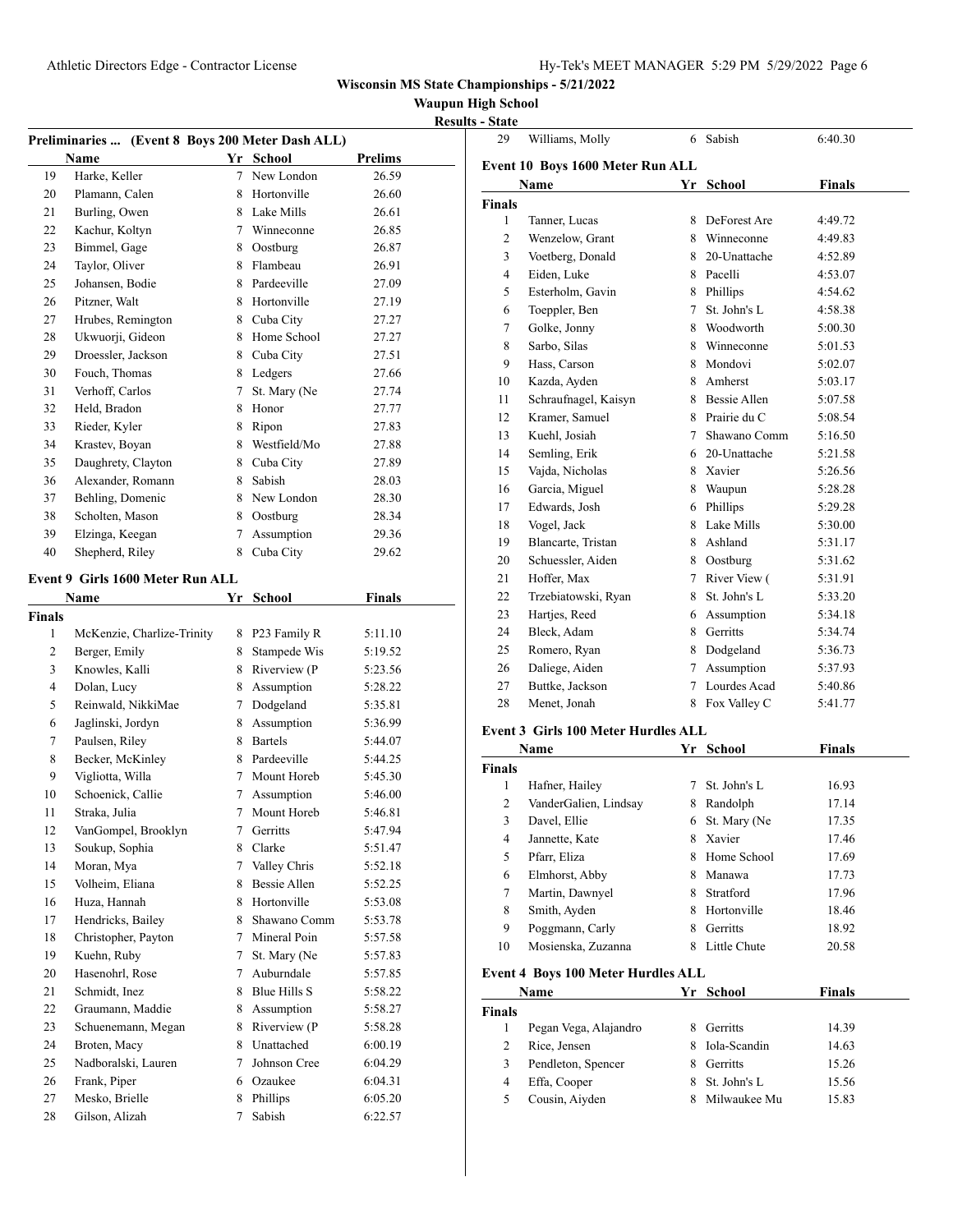| <b>Waupun High School</b> |  |  |
|---------------------------|--|--|
|---------------------------|--|--|

**<u>- State</u>** 

|                    | Finals  (Event 4 Boys 100 Meter Hurdles ALL) |    |                            |               | <b>Results - Sta</b> |
|--------------------|----------------------------------------------|----|----------------------------|---------------|----------------------|
|                    | Name                                         |    | Yr School                  | <b>Finals</b> |                      |
| 6                  | Zielinski, Cole                              |    | 7 Unattached               | 15.85         |                      |
| 7                  | Margita, Owen                                |    | 8 New London               | 16.01         |                      |
| 8                  | Peters, Kolton                               |    | 7 Coleman                  | 16.02         |                      |
| 9                  | Heimke, Lucas                                |    | 8 Lena/Saint T             | 16.40         |                      |
| 10                 | Wilkinson, Keagan                            |    | 8 Hortonville              | 16.52         |                      |
|                    |                                              |    |                            |               |                      |
|                    | Event 29 Girls 100 Meter Dash 6th GRADE      |    |                            |               |                      |
|                    | Name                                         |    | Yr School                  | <b>Finals</b> |                      |
| <b>Finals</b><br>1 | Davel, Ellie                                 |    | 6 St. Mary (Ne             | 13.89         |                      |
| $\overline{2}$     | Scheer, Evelyn                               |    | 6 Sabish                   | 14.12         |                      |
| 3                  | Zerwer, Mirabelle                            |    | 6 Edgewood Cam             | 14.27         |                      |
| $\overline{4}$     | Unser, Ashlynn                               |    |                            | 14.63         |                      |
| 5                  | Krueger, Zoe                                 |    | 6 St. Ignatius<br>6 Manawa | 14.72         |                      |
|                    |                                              |    | 6 Bonduel                  |               |                      |
| 6                  | Westrich, Peyton                             |    |                            | 14.82         |                      |
| 7                  | Mongin, Addison                              |    | 6 Coleman                  | 14.92         |                      |
| 8                  | Weaver, Cailyn                               |    | 6 Ledgers                  | 15.11         |                      |
| 9                  | Jueds, Braelyn                               |    | 6 Iola-Scandin             | 15.19         |                      |
| 10                 | Langheim, Zoey                               |    | 6 Edgewood Cam             | 15.35         |                      |
|                    | Event 30 Boys 100 Meter Dash 6th GRADE       |    |                            |               |                      |
|                    | Name                                         |    | Yr School                  | <b>Finals</b> |                      |
| <b>Finals</b>      |                                              |    |                            |               |                      |
| 1                  | Biba, Grant                                  |    | 6 Fennimore                | 12.91         |                      |
| $\overline{2}$     | Clark, Will                                  |    | 6 St. Ignatius             | 13.60         |                      |
| 3                  | Foster, Austin                               |    | 6 Stratford                | 13.62         |                      |
| $\overline{4}$     | Hooper, Evan                                 |    | 6 Xavier                   | 13.68         |                      |
| 5                  | Huelsbeck, Brenden                           |    | 6 St. Mary (Ne             | 13.77         |                      |
| 6                  | VanSchyndel, George                          |    | 6 Seymour                  | 13.80         |                      |
| 7                  | Felts, Owen                                  |    | 6 Manawa                   | 13.84         |                      |
| 8                  | Howard, Michael                              |    | 6 Ledgers                  | 14.06         |                      |
| 9                  | Heshke, Jameson                              |    | 6 Iola-Scandin             | 14.54         |                      |
| 10                 | Sawicki, Wyatt                               |    | 6 Valley Chris             | 14.91         |                      |
|                    | Event 5 Girls 100 Meter Dash ALL             |    |                            |               |                      |
|                    | Name                                         |    | Yr School                  | Finals        |                      |
| <b>Finals</b>      |                                              |    |                            |               |                      |
|                    | 1 Lee, Malasia                               |    | 7 Clarke                   | 13.08         |                      |
| $\mathbf{2}$       | Thomas, Bella                                |    | 8 Assumption               | 13.31         |                      |
| 3                  | Erickson, Lauren                             |    | 8 Xavier                   | 13.41         |                      |
| 4                  | Fieber, Avery                                |    | 7 Riverview (P             | 13.43         |                      |
| 5                  | VandeKolk, Maya                              | 8  | Seymour                    | 13.49         |                      |
| 6                  | Abel, Reagan                                 |    | 8 Pacelli                  | 13.51         |                      |
| 7                  | Gaertig, Scarlett                            |    | 8 Ledgers                  | 13.61         |                      |
| 8                  | Lendosky, Peyton                             |    | 8 Fennimore                | 13.67         |                      |
| 9                  | Haslett, Makayla                             | 6  | Sabish                     | 13.84         |                      |
| 10                 | Atkinson, Gracie                             |    | 8 New Glarus               | 13.87         |                      |
|                    | Event 6 Boys 100 Meter Dash ALL              |    |                            |               |                      |
|                    | Name                                         |    | Yr School                  | <b>Finals</b> |                      |
| <b>Finals</b>      |                                              |    |                            |               |                      |
| 1                  | Pegan Vega, Alajandro                        | 8  | Gerritts                   | 11.55         |                      |
| $\overline{c}$     | Towne, Jack                                  | 8  | Unattached                 | 11.85         |                      |
| 3                  | Pendleton, Spencer                           | 8. | Gerritts                   | 12.03         |                      |

| 4  | DeLeasky, Ayron      | 8 | Phillips       | 12.05 |
|----|----------------------|---|----------------|-------|
|    | Chesebro, Deacon     |   | 8 Prairie du C | 12.12 |
| 6  | Frischmann, Kyle     |   | 8 Mount Horeb  | 12.15 |
| 6  | Weyenberg, Kavanaugh |   | 8 River View ( | 12.15 |
| 8  | Clark, Will          |   | 8 River View ( | 12.16 |
| 9  | O'Neil, Austin       |   | Stratford      | 12.38 |
| 10 | Patz, Dawson         |   | Coleman        | 12.42 |
|    |                      |   |                |       |

#### **Event 37 Girls 4x200 Meter Relay ALL**

|      | <b>Team</b>              | Relay | Finals                   |
|------|--------------------------|-------|--------------------------|
| ıals |                          |       |                          |
| 1    | Riverview (Plymouth)     | А     | 1:53.98                  |
|      | 1) Miller, Ashley 8      |       | 2) Fischer, Aubrey 8     |
|      | 3) Fischer, Katy 8       |       | 4) Fieber, Avery 7       |
|      | 5) Gritt, Adella 8       |       | 6) Schuenemann, Megan 8  |
| 2    | Pacelli                  | А     | 1:57.88                  |
|      | 1) Vaughan, Annie 8      |       | 2) Zvara, Hailey 8       |
|      | 3) Smith, Rebecca 7      |       | 4) Abel, Reagan 8        |
|      | 5) Koenigs, Lexington 7  |       |                          |
| 3    | Waupaca                  | A     | 1:57.89                  |
|      | 1) Bechard, Hailey 8     |       | 2) Birdyshaw, Chamille 8 |
|      | 3) Kling, Taylor 8       |       | 4) Martens, Molly 8      |
|      | 5) Johnson, Caylin 7     |       | 6) Cichy, Lily 8         |
| 4    | Gerritts                 | А     | 2:00.14                  |
|      | 1) Bruch, Gaby 8         |       | 2) Poggmann, Carly 8     |
|      | 3) Schmoll, Zona 8       |       | 4) Vandenberg, Ellie 8   |
| 5    | Mineral Point            | А     | 2:00.89                  |
|      | 1) Finley, Kit 8         |       | 2) Ingwell, Ava 7        |
|      | 3) Schuette, Faye 7      |       | 4) Swenson, Bree 7       |
|      | 5) Houtakker, Lilly 7    |       | 6) Christopher, Payton 7 |
| 6    | Auburndale               | А     | 2:01.76                  |
|      | 1) Schmitt, Colleen 8    |       | 2) Smrz, Olivia 8        |
|      | 3) Wolff, Sidney 8       |       | 4) Hebert, Jasmine 7     |
|      | 5) Hasenohrl, Rose 7     |       |                          |
| 7    | St. Ignatius Catholic    | A     | 2:03.43                  |
|      | 1) Brudwick, Hailey 8    |       | 2) Hunt, Lucy 6          |
|      | 3) Nushart, Ashley 8     |       | 4) VandeHey, Lucy 6      |
|      | 5) McClone, Maria 7      |       | 6) Unser, Ashlynn 6      |
| 8    | Johnson Creek            | A     | 2:03.80                  |
|      | 1) Constable, Lia 6      |       | 2) Sixel, Greta 7        |
|      | 3) Sweger, Violet 7      |       | 4) Hucke, Alyssa 8       |
|      | 5) Marose, Bella 8       |       | 6) Vaughn, Addison 7     |
| 9    | Xavier                   | А     | 2:04.16                  |
|      | 1) Geurts, Bernice 8     |       | 2) Lange, Kaya 8         |
|      | 3) Jannette, Kate 8      |       | 4) Hacker, Madi 8        |
|      | 5) Simon, Lexi 8         |       |                          |
| 10   | Stratford                | А     | 2:05.03                  |
|      | 1) Ballerstein, Olivia 7 |       | 2) Gillette, Ava 7       |
|      | 3) Fecker, Hayden 8      |       | 4) Schmidt, Morgan 6     |
|      | 5) Martin, Megan 6       |       | 6) Skaya, Avery 7        |
| 11   | Valley Christian         | A     | 2:05.27                  |
|      | 1) Smith, Emma 8         |       | 2) Sawicki, Anna 8       |
|      | 3) Getz, Merian 7        |       | 4) Gutierrez, Hadassah 7 |
| 12   | Coleman                  | А     | 2:06.44                  |
|      | 1) Gilbertson, Alayna 8  |       | 2) Kostreva, Vivian 8    |
|      | 3) VanErmen, Ella 8      |       | 4) Hanrahan, Kaily 7     |
|      |                          |       |                          |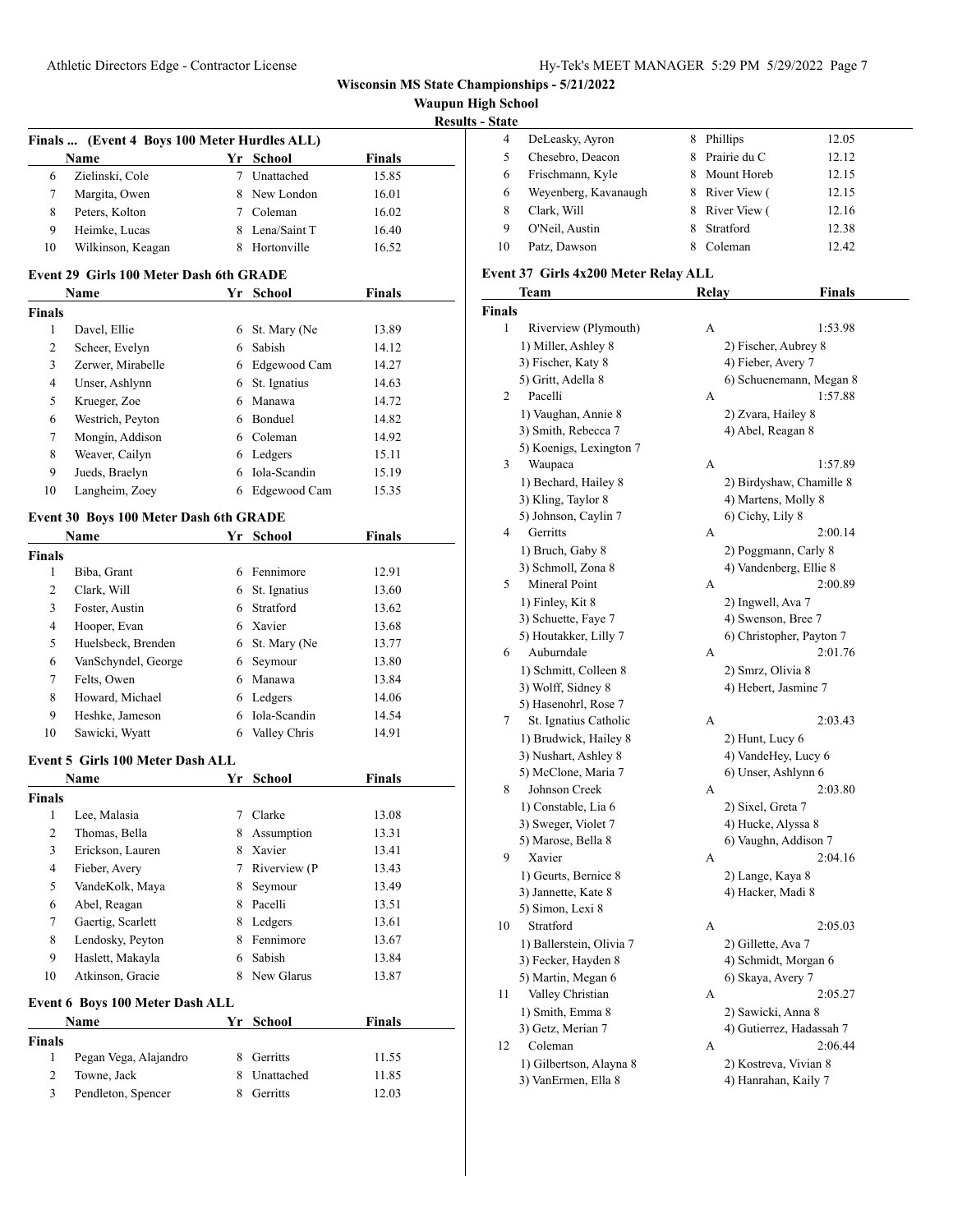## **Waupun High School**

#### **Results - State**

**Finals**

| Finals  (Event 37 Girls 4x200 Meter Relay ALL) |                          |       |                           |  |  |
|------------------------------------------------|--------------------------|-------|---------------------------|--|--|
|                                                | Team                     | Relay | <b>Finals</b>             |  |  |
| 13                                             | Sabish                   | A     | 2:06.64                   |  |  |
|                                                | 1) Steinbarth, Molly 7   |       | 2) Hamburg, Maia 7        |  |  |
|                                                | 3) Gilson, Alizah 7      |       | 4) Caul, Elly 7           |  |  |
|                                                | 5) Ditter, Sienna 6      |       |                           |  |  |
| 14                                             | Phillips                 | A     | 2:07.96                   |  |  |
|                                                | 1) Ludwig, Suzanne 8     |       | 2) Sidenbender, Aubrey 8  |  |  |
|                                                | 3) McCormick, Ruby 7     |       | 4) Staroba, Layla 7       |  |  |
|                                                | 5) Gabay, Addie 7        |       | 6) Merlak, Josie 6        |  |  |
| 15                                             | Ledgers                  | А     | 2:08.05                   |  |  |
|                                                | 1) Coon, Analise 7       |       | 2) Galligan, Maliyah 7    |  |  |
|                                                | 3) Huempfner, Mahri 7    |       | 4) Krusick, Saveaha 7     |  |  |
| 16                                             | New London               | A     | 2:08.83                   |  |  |
|                                                | 1) Esser, Madelyn 7      |       | 2) McCartney, Ruby 7      |  |  |
|                                                | 3) Gaskin, Kayla 7       |       | 4) Klotzbuecher, Taylor 7 |  |  |
| 17                                             | Lena/Saint T             | A     | 2:08.86                   |  |  |
|                                                | 1) Collar, Laila 7       |       | 2) Drees, Maddie 7        |  |  |
|                                                | 3) Peters, Kate 8        |       | 4) Peters, Lauryn 7       |  |  |
|                                                | 5) Boomsma, Haileigh 8   |       |                           |  |  |
| 18                                             | Amherst                  | A     | 2:09.19                   |  |  |
|                                                | 1) Wierzba, Alexis 7     |       | 2) Singer, Hollie 7       |  |  |
|                                                | 3) Martin, Kinzee 6      |       | 4) Rekowski, Hannah 8     |  |  |
|                                                | 5) Maxwell, Audrey 6     |       | 6) Boelk, Ivy 7           |  |  |
| 19                                             | Waupaca                  | B     | 2:09.42                   |  |  |
|                                                | 1) Christensen, Kenley 8 |       | 2) Myers, Mariah 8        |  |  |
|                                                | 3) Beyersdorf, Emalee 7  |       | 4) Schroeder, Adalyn 7    |  |  |
|                                                | 5) Wilson, Olivia 7      |       | 6) Bishop, Berkliegh 7    |  |  |
| 20                                             | Mayville                 | А     | 2:10.45                   |  |  |
|                                                | 1) Hardesty, Reagan 7    |       | 2) Hoover, Hannah 7       |  |  |
|                                                | 3) Jackson, Amya 7       |       |                           |  |  |

#### **Event 38 Boys 4x200 Meter Relay ALL**

|                | Team                    | Relay | Finals                  |
|----------------|-------------------------|-------|-------------------------|
| <b>Finals</b>  |                         |       |                         |
| 1              | Stratford               | A     | 1:44.79                 |
|                | 1) Miller, Mason 8      |       | 2) Zawislan, Zander 8   |
|                | 3) O'Neil, Austin 8     |       | 4) Niehaus, Austin 7    |
|                | 5) Kaiser, Mathias 8    |       |                         |
| $\mathfrak{D}$ | Lourdes Academy         | A     | 1:45.69                 |
|                | 1) Ruark, Quin 8        |       | 2) Ridenour, Brady 8    |
|                | 3) Yaggie, Mat 8        |       | 4) Rucinski, Isaak 8    |
|                | 5) Geck, Henry 8        |       | 6) Buttke, Jackson 7    |
| 3              | Shawano Community       | A     | 1:46.04                 |
|                | 1) Schmidt, Anderson 8  |       | 2) Bystol, Ayden 8      |
|                | 3) Popelka, Kody 8      |       | 4) Schwitzer, Ryan 8    |
|                | 5) Lammers, Bryce 8     |       |                         |
| 4              | Sabish                  | A     | 1:46.38                 |
|                | 1) Viau, Nathan 8       |       | 2) Alexander, Romann 8  |
|                | 3) Sirna, Simon 8       |       | 4) Cannon, Lucus 8      |
|                | 5) Pirtle, Reko 8       |       |                         |
| 5              | Cuba City               | A     | 1:48.32                 |
|                | 1) Breitfelder, Chase 8 |       | 2) Droessler, Jackson 8 |
|                | 3) Daughrety, Clayton 8 |       | 4) Sweet, Riddick 8     |
|                | 5) Shepherd, Riley 8    |       |                         |
|                |                         |       |                         |

| υιαιι |                                   |   |                                 |
|-------|-----------------------------------|---|---------------------------------|
| 6     | Amherst                           | А | 1:49.45                         |
|       | 1) Allen, Cameron 8               |   | 2) McCormick, Taylan 7          |
|       | 3) Austin, Landon 6               |   | 4) Cohen, Sawyer 6              |
|       | 5) Kenyon, Gibson 8               |   | 6) Abbott-Beversdorf, Shayden 8 |
| 7     | Gerritts                          | А | 1:49.91                         |
|       | 1) Hemmersbach, Brodie 8          |   | 2) Hemmersbach, Braylon 8       |
|       | 3) Bell, Brady 8                  |   | 4) Diedrich, Jackson 8          |
| 8     | Waupaca                           | А | 1:50.51                         |
|       | 1) Adamczak, Austin 8             |   | 2) Birdyshaw, Carter 7          |
|       | 3) VandenWyngaard, Ian 8          |   | 4) Sanders, Elijah 8            |
|       | 5) Lauritzen, Westen 7            |   | 6) Johnson, Dylan 7             |
| 9     | Marinette                         | А | 1:51.51                         |
|       | 1) Walters, Reece 5               |   | 2) Winterbottom, Damien 8       |
|       | 3) Toepke, Gavin 8                |   | 4) Potts, Angelo 8              |
|       | 5) Polzin, Braxton 8              |   | 6) Adams, Luke 8                |
| 10    | Westside Christian                | А | 1:54.38                         |
|       | 1) Schaffer, Collin 6             |   | 2) Povich, Oliver 7             |
|       | 3) Kjenstad, Ryen 8               |   | 4) Thiele, Jack 7               |
|       | 5) March, Matthew 8               |   |                                 |
| 11    | Ledgers                           | А | 1:57.00                         |
|       | 1) Brinkley, Jack 8               |   | 2) Krusick, Kale 8              |
|       | 3) Lenz, Jax 8                    |   | 4) Kaufman, Carson 8            |
|       | 5) Fouch, Thomas 8                |   | 6) Everson, William 8           |
| 12    | Ledgers                           | B | 1:57.18                         |
|       | 1) Flood, Samuel 6                |   | 2) O'Brien, Gabriel 7           |
|       | 3) Seel, Evan 7                   |   | 4) Koch, Wyatt 7                |
|       | 5) Grebe, Jason 6                 |   | 6) Babler, Lucas 7              |
| 13    | Ozaukee                           | А | 2:00.56                         |
|       | 1) Klaus, Max 7                   |   | 2) Waltersdorf, Everett 7       |
|       | 3) Steffen, Hugh 7                |   | 4) Hartmann, Ayden 7            |
|       | 5) Lentz, Jack 7                  |   | 6) Dvorak, Carl 7               |
| 14    | Home School Eagles                | А | 2:01.01                         |
|       | 1) Spiegelhoff, Benjamin 8        |   | 2) Hahn, Noah 6                 |
|       | 3) Hahn Jr, Carl 8                |   | 4) Howard, Ronan 7              |
|       | 5) Finet, Peter 8                 |   | 6) Finet, Tim 6                 |
| 15    | Oostburg                          | А | 2:01.74                         |
|       | 1) Zehel, Tanner 7                |   | 2) Tellez Hernandez, Joan 7     |
|       | 3) DeBlaey, Jakari 7              |   | 4) Levin, Parker 7              |
|       | 5) Gosse, Emerson 7               |   | 6) Stengel, Colin 7             |
| 16    | Phillips                          | А | 2:03.06                         |
|       | 1) Kucaba, Sawyer 8               |   | 2) Johnson, Evan 8              |
|       | 3) Sokolowski, Logan 8            |   | 4) Chuzles, Kalan 8             |
|       | 5) Christl, Treyvon 7             |   | 6) Parker, Jonathan 7           |
| 17    | St. Ignatius Catholic             | А | 2:03.84                         |
|       | 1) Lautenschlager, Gideon 7       |   | 2) Mader, Carson 8              |
|       | 3) Todd, Dominic 7                |   | 4) Weber, Elijah 8              |
|       | 5) Tetzlaff, Luke 8               |   | 6) Wurth, Jackson 8             |
| 18    | Iola-Scandinavia                  | А | 2:06.52                         |
|       | 1) Bowen, Leif 6                  |   | 2) Barden, Ryan 8               |
|       | 3) Peterson, Lewis 7              |   | 4) Heshke, Jameson 6            |
|       | 5) Erickson, Brayden 7            |   | 6) Nusz, Dawson 7               |
|       |                                   |   |                                 |
|       | Event 11 Girls 400 Meter Dash ALL |   |                                 |
|       | Name                              |   | Yr School<br><b>Finals</b>      |

1 McKenzie, Charlize-Trinity 8 P23 Family R 58.77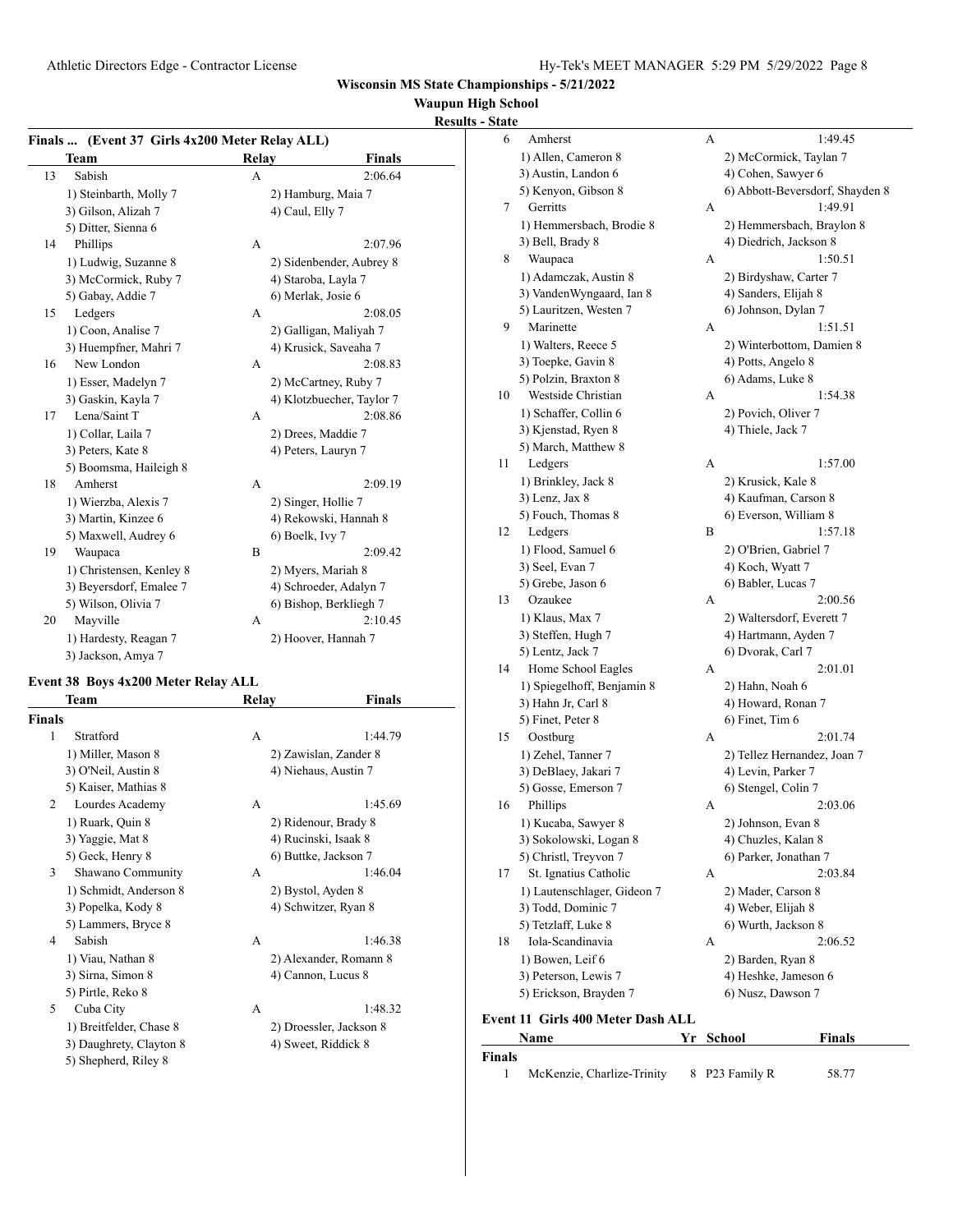**Waupun High School**

| <b>Results - State</b> |  |
|------------------------|--|

| <b>Finals</b> | (Event 11 Girls 400 Meter Dash ALL) |             |                | IACS          |
|---------------|-------------------------------------|-------------|----------------|---------------|
|               | Name                                |             | Yr School      | <b>Finals</b> |
| 2             | Gago, Marika                        | 8.          | Flambeau       | 1:02.43       |
| 3             | Harper, Leah                        |             | 8 Phillips     | 1:03.03       |
| 4             | Thomas, Bella                       |             | 8 Assumption   | 1:03.13       |
| 5             | Pronschinske, Kate                  | $7^{\circ}$ | Tri State Ho   | 1:04.03       |
| 6             | Pfarr, Eliza                        |             | 8 Home School  | 1:04.22       |
| 7             | Hackl, Grace                        |             | 8 Xavier       | 1:04.93       |
| 8             | Kramer, Karly                       |             | 7 Prairie du C | 1:04.95       |
| 9             | Kieselhorst, Brooklyn               |             | 8 Clarke       | 1:05.52       |
| 10            | Werner, Mallorie                    |             | 7 Hortonville  | 1:05.52       |
| 11            | Banaszynski, Addison                |             | 8 St. Ignatius | 1:06.04       |
| 12            | Geurts, Josie                       |             | 8 St. John's L | 1:06.29       |
| 13            | Paulsen, Riley                      |             | 8 Bartels      | 1:06.32       |
| 14            | Motsenbocker, Bree                  |             | 7 Pardeeville  | 1:06.45       |
| 15            | Huggett, Giselle                    |             | 8 Merton Area  | 1:06.91       |
| 16            | Soukup, Sophia                      |             | 8 Clarke       | 1:07.21       |
| 17            | Gritt, Adella                       | 8           | Riverview (P   | 1:07.34       |
| 18            | Novak. Faith                        |             | 8 Laona-Wabeno | 1:07.35       |
| 19            | Higgins, Claire                     | $7^{\circ}$ | St. Mary (Ne   | 1:07.69       |
| 20            | Gensler, Maren                      |             | 7 Lake Mills   | 1:07.77       |
| 21            | Schreiber, Elise                    |             | 7 St. John's L | 1:07.98       |
| 22            | Krouth, Bailey                      |             | 7 Marinette    | 1:08.17       |
| 23            | Siniscalchi, Elle                   |             | 8 Edgewood Cam | 1:08.37       |
| 24            |                                     |             | 7 Wild Rose    |               |
|               | Bruning, Brooklyn                   |             | 8 Stratford    | 1:08.37       |
| 25<br>26      | Martin, Dawnyel                     |             |                | 1:08.52       |
|               | Breen, Madeleine                    | 8           | St. Mary (Ne   | 1:08.82       |
| 27            | Ledbury, Madilynn                   | 7           | Deerfield      | 1:09.09       |
| 28            | Elmhorst, Abby                      | 8           | Manawa         | 1:09.63       |
| 29            | Austin, Isabella                    | 8           | Cuba City      | 1:10.33       |
|               | Event 12 Boys 400 Meter Dash ALL    |             |                |               |
|               | Name                                | Yr          | <b>School</b>  | <b>Finals</b> |
| <b>Finals</b> |                                     |             |                |               |
| 1             | DeLeasky, Ayron                     |             | 8 Phillips     | 55.10         |
| 2             | Thiele, Jack                        |             | 7 Westside Chr | 55.56         |
| 3             | Zeller, Jovan                       |             | 8 Winneconne   | 55.68         |
| 4             | Schlaefer, JT                       | 8           | Assumption     | 56.35         |
| 5             | Vanderlaan, Colton                  | 8           | Amherst        | 56.99         |
| 6             | Fonder, Collin                      | 8           | St. John's L   | 57.18         |
| 7             | Frischmann, Kyle                    | 8           | Mount Horeb    | 57.81         |
| 8             | Plummer, Mavrik                     | 8.          | Unattached     | 58.09         |
| 9             | Dehart, Garrett                     | 8           | Prairie du C   | 58.13         |
| 10            | Chesebro, Deacon                    | 8           | Prairie du C   | 58.17         |
| 11            | Beck, Benjamin                      | 8           | Iola-Scandin   | 58.57         |
| 12            | Sidenbender, Kyle                   | 8           | Phillips       | 59.18         |
| 13            | Towne, Jack                         | 8           | Unattached     | 59.56         |
| 14            | Walton, Dominique                   | 7           | Clarke         | 59.61         |
| 15            | Lashua, Ethan                       |             | 8 Iola-Scandin | 59.89         |
| 16            | Shoemaker, Matthias                 |             | 8 Clinton      | 1:00.02       |
| 17            | Wollin, Tyler                       | 7           | Lake Mills     | 1:00.31       |
| 18            | Breitfelder, Chase                  | 8           | Cuba City      | 1:00.40       |
| 19            | Cannon, Lucus                       | 8           | Sabish         | 1:00.58       |
| 20            | Jacker, Benacee                     | 8           | Little Chute   | 1:01.08       |
| 21            | Hurda, Mason                        | 8           | Mount Horeb    | 1:01.12       |
| 22            | Whalen, Connor                      | 8           | Clinton        | 1:01.18       |

| s - State                     |                                     |                 |                |                |  |
|-------------------------------|-------------------------------------|-----------------|----------------|----------------|--|
| 23                            | Hrubes, Remington                   |                 | 8 Cuba City    | 1:02.06        |  |
| 24                            | Geck, Henry                         |                 | 8 Lourdes Acad | 1:02.28        |  |
| 25                            | Grulke, Ayden                       |                 | 8 Mayville     | 1:02.97        |  |
| 26                            | Auer, Ethan                         |                 | 8 St. Mary (Ne | 1:04.25        |  |
|                               |                                     |                 |                |                |  |
|                               | Event 1 Girls 4x100 Meter Relay ALL |                 |                |                |  |
|                               | Team                                |                 | Relay          | Finals         |  |
| <b>Finals</b><br>$\mathbf{1}$ |                                     |                 |                |                |  |
| 2                             | Riverview (Plymouth)                |                 | A<br>A         | 53.49<br>54.22 |  |
| 3                             | Seymour<br>Xavier                   |                 | A              | 54.77          |  |
| 4                             | Pacelli                             |                 | A              | 54.80          |  |
| 5                             | Waupaca                             |                 | А              | 55.09          |  |
| 6                             | Fennimore                           |                 | A              | 55.13          |  |
| 7                             | Auburndale                          |                 | A              | 55.98          |  |
| 8                             | Ledgers                             |                 | C              | 56.01          |  |
| 9                             | Clarke                              |                 | A              | 56.59          |  |
| 10                            | Sabish                              |                 | A              | 57.29          |  |
|                               |                                     |                 |                |                |  |
|                               | Event 2 Boys 4x100 Meter Relay ALL  |                 |                |                |  |
|                               | Team                                |                 | Relay          | <b>Finals</b>  |  |
| <b>Finals</b>                 |                                     |                 |                |                |  |
| $\mathbf{1}$                  | Gerritts                            |                 | А              | 48.36          |  |
| 2                             | Winneconne                          |                 | A              | 49.42          |  |
| 3                             | Stratford                           |                 | A              | 49.56          |  |
| 4                             | Hortonville                         |                 | A              | 50.22          |  |
| 5                             | Clarke                              |                 | А              | 51.01          |  |
| 6                             | Cuba City                           |                 | A              | 52.20          |  |
| 7                             | Phillips                            |                 | A              | 52.37          |  |
| ---                           | River View (Kaukauna)               |                 | A              | <b>DNF</b>     |  |
| $---$                         | Iola-Scandinavia                    |                 | A              | <b>DNF</b>     |  |
| ---                           | Lourdes Academy                     |                 | A              | DQ             |  |
|                               | Event 13 Girls 800 Meter Run ALL    |                 |                |                |  |
|                               | Name                                | Yr              | <b>School</b>  | <b>Finals</b>  |  |
| <b>Finals</b>                 |                                     |                 |                |                |  |
| $\mathbf{1}$                  | Berger, Emily                       | 8               | Stampede Wis   | 2:23.01        |  |
| 2                             | Babcock, Logan                      | $7\phantom{.0}$ | 20-Unattache   | 2:24.01        |  |
| 3                             | Franzmann-Simmert, Ruah             |                 | 7 Tri State Ho | 2:24.16        |  |
| 4                             | Prill, Angelina                     | 8               | Dodgeland      | 2:29.91        |  |
| 5                             | Knowles, Kalli                      | 8               | Riverview (P   | 2:31.30        |  |
| 6                             | Dolan, Lucy                         | 8               | Assumption     | 2:31.72        |  |
| 7                             | Paulsen, Riley                      | 8               | <b>Bartels</b> | 2:32.42        |  |
| 8                             | Straka, Julia                       | 7               | Mount Horeb    | 2:35.11        |  |
| 9                             | Jaglinski, Jordyn                   | 8               | Assumption     | 2:35.46        |  |
| 10                            | Kuehn, Ruby                         | 7               | St. Mary (Ne   | 2:36.02        |  |
| 11                            | Poppe, Claire                       | 8               | Riverview (P   | 2:37.14        |  |
| 12                            | Vigliotta, Willa                    | 7               | Mount Horeb    | 2:37.56        |  |
| 13                            | Schmidt, Inez                       | 8               | Blue Hills S   | 2:37.78        |  |
| 14                            | Vogel, Taylor                       | 7               | Clarke         | 2:39.37        |  |
| 15                            | Hartjes, Baylee                     | 8               | Assumption     | 2:40.41        |  |
| 16                            | Higgins, Claire                     | 7               | St. Mary (Ne   | 2:41.28        |  |
| 17                            | Soukup, Sophia                      | 8               | Clarke         | 2:41.41        |  |
| $18\,$                        | Volheim, Eliana                     | 8               | Bessie Allen   | 2:41.69        |  |
| 19                            | Harper, Leah                        | 8               | Phillips       | 2:41.88        |  |
| 20                            | Schoenick, Callie                   | 7               | Assumption     | 2:42.00        |  |
|                               |                                     |                 |                |                |  |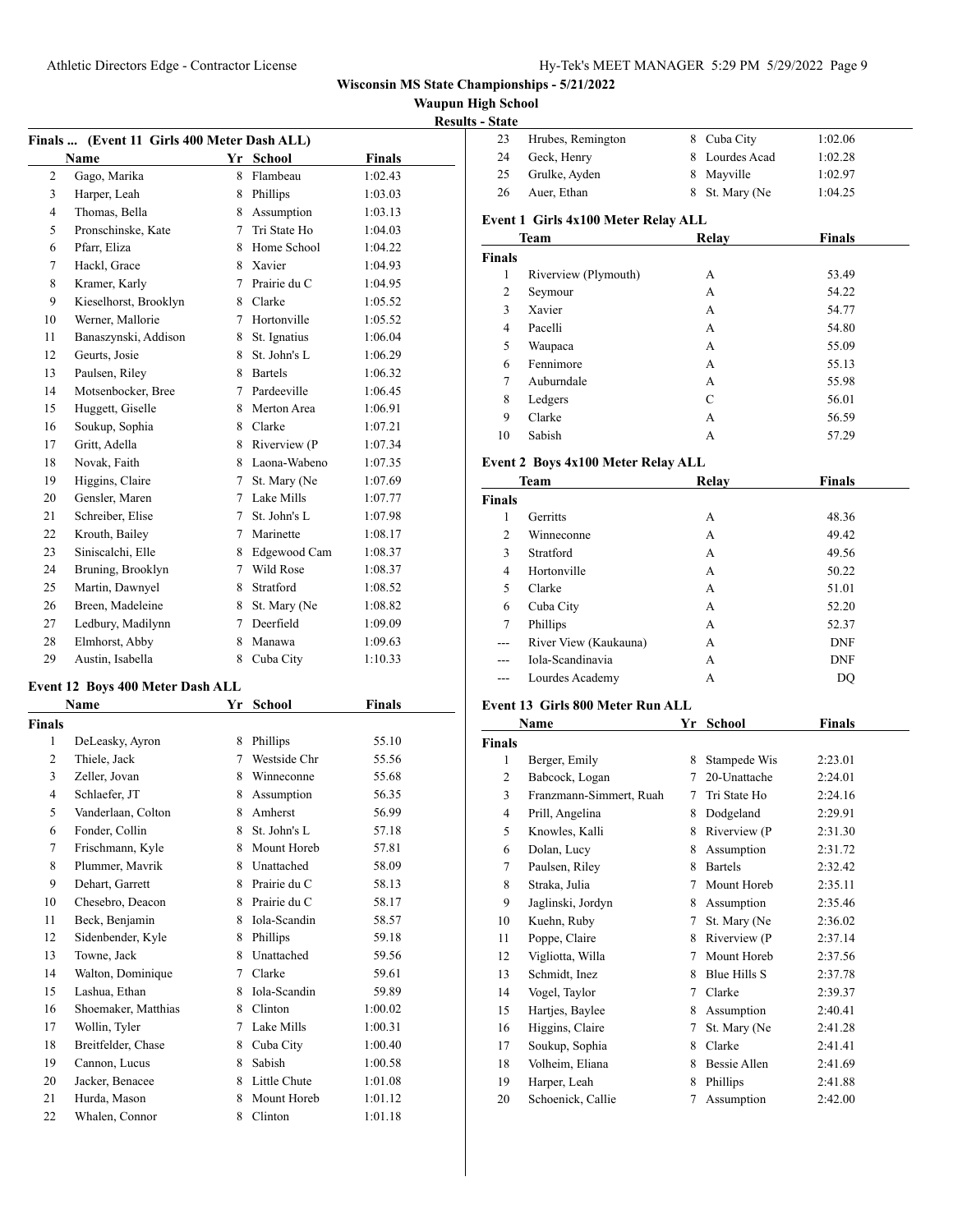Athletic Directors Edge - Contractor License Hy-Tek's Manager 5:29 PM 5/29/2022 Page 10:29 PM 5/29/2022 Page 10:29

| Hy-Tek's MEET MANAGER 5:29 PM 5/29/2022 Page 10 |  |  |  |
|-------------------------------------------------|--|--|--|
|-------------------------------------------------|--|--|--|

**Wisconsin MS State Championships - 5/21/2022**

**Waupun High School**

**Results - State**

| Finals  (Event 13 Girls 800 Meter Run ALL) |                                                |                 |                |               |  |  |
|--------------------------------------------|------------------------------------------------|-----------------|----------------|---------------|--|--|
|                                            | Name                                           |                 | Yr School      | <b>Finals</b> |  |  |
| 21                                         | Long, Amelia                                   | 8               | Ripon          | 2:42.73       |  |  |
| 22                                         | VanGompel, Brooklyn                            | $7\overline{ }$ | Gerritts       | 2:43.15       |  |  |
| 23                                         | Christopher, Payton                            |                 | 7 Mineral Poin | 2:45.20       |  |  |
| 24                                         | Graumann, Maddie                               |                 | 8 Assumption   | 2:45.97       |  |  |
| 25                                         | Nadboralski, Lauren                            | $\tau$          | Johnson Cree   | 2:46.36       |  |  |
| 26                                         | Broten, Macy                                   |                 | 8 Unattached   | 2:46.84       |  |  |
| 27                                         | Lewis, Molly                                   |                 | 8 New Holstein | 2:48.25       |  |  |
| 28                                         | Ledbury, Madilynn                              |                 | 7 Deerfield    | 2:54.11       |  |  |
| 29                                         | Eisenschink, Avery                             | 7               | St. John's L   | 2:54.92       |  |  |
|                                            | Event 14 Boys 800 Meter Run ALL                |                 |                |               |  |  |
|                                            | <b>Finals</b><br>Yr School<br>Name             |                 |                |               |  |  |
| <b>Finals</b>                              |                                                |                 |                |               |  |  |
| 1                                          | Schaefer, Bron                                 |                 | 8 River View ( | 2:12.38       |  |  |
| 2                                          | Wenzelow, Grant                                |                 | 8 Winneconne   | 2:12.71       |  |  |
| 3                                          | Eiden, Luke                                    |                 | 8 Pacelli      | 2:13.86       |  |  |
| 4                                          | Esterholm, Gavin                               |                 | 8 Phillips     | 2:13.91       |  |  |
| 5                                          | Beltran, Vicente                               | 8               | Ripon          | 2:14.84       |  |  |
| 6                                          | Toeppler, Ben                                  | 7               | St. John's L   | 2:14.86       |  |  |
| 7                                          | Babler, Lucas                                  | $7^{\circ}$     | Ledgers        | 2:17.16       |  |  |
| 8                                          | Podeszwa, Elliot                               | 8               | Amherst        | 2:17.21       |  |  |
| 9                                          | Mansfield, Cade                                |                 | 8 Hortonville  | 2:17.92       |  |  |
| 10                                         | Voetberg, Donald                               | 8               | 20-Unattache   | 2:18.06       |  |  |
| 11                                         | Sarbo, Silas                                   |                 | 8 Winneconne   | 2:19.50       |  |  |
| 12                                         | Daniels, Abram                                 | 8               | Hortonville    | 2:21.48       |  |  |
| 13                                         | Ligman, Nathaniel                              |                 | 8 Clinton      | 2:22.11       |  |  |
| 14                                         | Annis, Brady                                   | 7               | St Mary's (M   | 2:22.32       |  |  |
| 15                                         | Blancarte, Dylan                               |                 | 8 Ashland      | 2:22.82       |  |  |
| 16                                         | Hass, Carson                                   |                 | 8 Mondovi      | 2:25.43       |  |  |
| 17                                         | Romero, Ryan                                   | 8               | Dodgeland      | 2:25.89       |  |  |
| 18                                         | Bleck, Adam                                    |                 | 8 Gerritts     | 2:28.14       |  |  |
| 19                                         | Daly, Joseph                                   |                 | 8 New London   | 2:28.78       |  |  |
| 20                                         | Grimord, Liam                                  |                 | 6 Merton Area  | 2:35.84       |  |  |
| 21                                         | Londre, Garrett                                | 8               | St. Mary (Ne   | 2:37.23       |  |  |
| 22                                         | Kaluarachchi, Nethan                           |                 | 6 20-Unattache | 2:44.16       |  |  |
|                                            | <b>Event 31 Girls 200 Meter Dash 6th GRADE</b> |                 |                |               |  |  |
|                                            | Name                                           |                 | Yr School      | <b>Finals</b> |  |  |
| <b>Finals</b>                              |                                                |                 |                |               |  |  |
| $\mathbf{1}$                               | Scheer, Evelyn                                 | 6               | Sabish         | 29.64         |  |  |
| $\overline{c}$                             | Zerwer, Mirabelle                              |                 | 6 Edgewood Cam | 29.72         |  |  |
| 3                                          | Wilcox, Amelia                                 |                 | 6 Bonduel      | 30.05         |  |  |
| $\overline{4}$                             | Kristmann, Ella                                |                 | 6 Ledgers      | 30.30         |  |  |
| 5                                          | Winchester, Allie                              |                 | 6 Lourdes Acad | 30.52         |  |  |
| 6                                          | Schmidt, Morgan                                | 6               | Stratford      | 30.62         |  |  |
| 7                                          | Gleesing, Rilie                                | 6               | Milwaukee Mu   | 31.12         |  |  |
| 8                                          | Constable, Lia                                 | 6               | Johnson Cree   | 31.35         |  |  |
| 9                                          | Plamann, Ava                                   |                 | 6 New London   | 31.88         |  |  |
| 10                                         | Phillips, Hanna                                |                 | 6 River View ( | 32.03         |  |  |
| 11                                         | Statz Lauper, Adelle                           | 6               | Tri State Ho   | 32.33         |  |  |

|               | Event 32 Boys 200 Meter Dash 6th GRADE  |    |                      |               |  |
|---------------|-----------------------------------------|----|----------------------|---------------|--|
|               | Name                                    |    | Yr School            | Finals        |  |
| Finals        |                                         |    |                      |               |  |
| 1             | Biba, Grant                             |    | 6 Fennimore          | 26.26         |  |
| 2             | Clark, Will                             | 6  | St. Ignatius         | 27.58         |  |
| 3             | Huelsbeck, Brenden                      |    | 6 St. Mary (Ne       | 28.21         |  |
| 4             | Vetter, Wade                            |    | 6 Phillips           | 28.43         |  |
| 5             | Bussen, Karrsen                         |    | 6 Pardeeville        | 28.45         |  |
| 6             | Felts, Owen                             |    | 6 Manawa             | 28.61         |  |
| 7             | Chesebro, Drake                         |    | 6 Prairie du C       | 28.72         |  |
| 8             | Schaffer, Collin                        |    | 6 Westside Chr       | 29.30         |  |
| 9             | Grebe, Jason                            |    | 6 Ledgers            | 29.55         |  |
| 10            | Heshke, Jameson                         |    | 6 Iola-Scandin       | 29.68         |  |
|               | <b>Event 7 Girls 200 Meter Dash ALL</b> |    |                      |               |  |
|               | Name                                    |    | Yr School            | Finals        |  |
| Finals        |                                         |    |                      |               |  |
| 1             | McKenzie, Charlize-Trinity              |    | 8 P23 Family R       | 26.81         |  |
| 2             | Lee, Malasia                            | 7  | Clarke               | 27.19         |  |
| 3             | Gago, Marika                            |    | 8 Flambeau           | 27.64         |  |
| 4             | Thomas, Bella                           |    | 8 Assumption         | 27.93         |  |
| 5             | Erickson, Lauren                        |    | 8 Xavier             | 28.23         |  |
| 6             | Abel, Reagan                            |    | 8 Pacelli            | 28.46         |  |
| 7             | Cook, Kira                              |    | 8 Blue Hills S       | 28.54         |  |
| 8             | Haslett, Makayla                        |    | 6 Sabish             | 28.64         |  |
| 9             | Gaertig, Scarlett                       |    | 8 Ledgers            | 28.70         |  |
| 10            | Birdyshaw, Chamille                     | 8  | Waupaca              | 28.86         |  |
|               | Event 8 Boys 200 Meter Dash ALL         |    |                      |               |  |
|               | Name                                    |    | Yr School            | <b>Finals</b> |  |
| Finals        |                                         |    |                      |               |  |
| 1             | Rice, Jensen                            |    | 8 Iola-Scandin       | 24.47         |  |
| 2             | Zeller, Jovan                           |    | 8 Winneconne         | 25.31         |  |
| 3             | Frischmann, Kyle                        |    | 8 Mount Horeb        | 25.36         |  |
| 4             | Westrich, Ryan                          |    | 8 Bonduel            | 25.65         |  |
| 5             | Schlaefer, JT                           |    | 8 Assumption         | 25.71         |  |
| 6             | Patz, Dawson                            |    | 8 Coleman            | 25.75         |  |
| 7             | Williams, Devon                         |    | 8 Milwaukee Mu       | 25.77         |  |
| 8             | Miller, Mason                           |    | 8 Stratford          | 25.98         |  |
| 9             | Heimke, Lucas                           |    | 8 Lena/Saint T       | 26.30         |  |
| 10            | Towne, Jack                             | 8. | Unattached           | 27.48         |  |
|               | Event 15 Girls 4x400 Meter Relay ALL    |    |                      |               |  |
|               | Team                                    |    | Relay                | <b>Finals</b> |  |
| <b>Finals</b> |                                         |    |                      |               |  |
| 1             | Pardeeville                             |    | А                    | 4:29.10       |  |
|               | 1) Becker, McKinley 8                   |    | 2) Jenkins, Kenna 6  |               |  |
|               | 3) Motsenbocker, Bree 7                 |    | 4) Bruflat, Mariah 7 |               |  |
|               | 5) Sween, Sydney 7                      |    | 6) Gard, Haley 7     |               |  |
| 2             | Bonduel                                 |    | А                    | 4:33.16       |  |
|               | 1) Westrich, Peyton 6                   |    | 2) Wilcox, Amelia 6  |               |  |
|               | 3) Wondra, Mariah 8                     |    | 4) Schnell, Cierra 8 |               |  |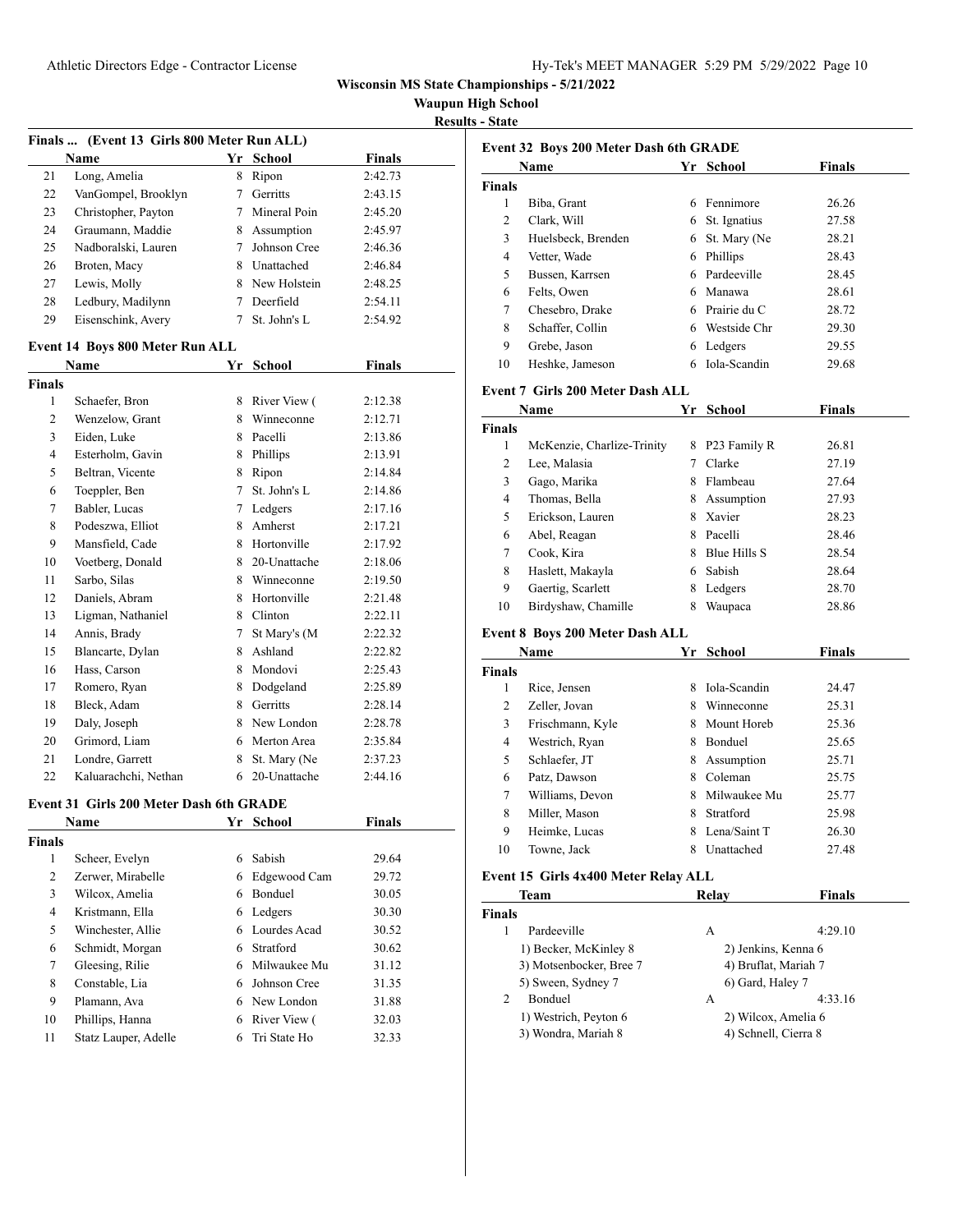## **Waupun High School**

| <b>Results - State</b> |  |
|------------------------|--|
|                        |  |

| Finals  (Event 15 Girls 4x400 Meter Relay ALL) |                              |              |                                         |  |
|------------------------------------------------|------------------------------|--------------|-----------------------------------------|--|
|                                                | Team                         | <b>Relay</b> | <b>Finals</b>                           |  |
| 3                                              | Xavier                       | А            | 4:34.95                                 |  |
|                                                | 1) Basehoar, Caroline 8      |              | 2) Hackl, Grace 8                       |  |
|                                                | 3) Lambie, Raena 7           |              | 4) Linsmeyer, Hannah 7                  |  |
|                                                | 5) Hacker, Madi 8            |              | 6) Simon, Lexi 8                        |  |
| 4                                              | Auburndale                   | А            | 4:35.61                                 |  |
|                                                | 1) Anderson, Marti 6         |              | 2) Hasenohrl, Gracie 7                  |  |
|                                                | 3) Wolf, Alivia 7            |              | 4) Hasenohrl, Rose 7                    |  |
|                                                | 5) Richardson, Alayna 7      |              |                                         |  |
| 5                                              | Prairie du Chien             | А            | 4:37.73                                 |  |
|                                                | 1) Kramer, Karly 7           |              | 2) Gebhard, Kate 8                      |  |
|                                                | 3) Gelo, Aspen 6             |              | 4) Gates, Makenzie 8                    |  |
|                                                | 5) Schneider, Elle 8         |              |                                         |  |
| 6                                              | Phillips                     | А            | 4:38.05                                 |  |
|                                                |                              |              |                                         |  |
|                                                | 1) Kurth, Katelyn 7          |              | 2) Mesko, Brielle 8                     |  |
|                                                | 3) Gabay, Addie 7            |              | 4) Harper, Leah 8<br>6) Merlak, Josie 6 |  |
|                                                | 5) Sidenbender, Aubrey 8     |              |                                         |  |
| 7                                              | Assumption                   | А            | 4:38.34                                 |  |
|                                                | 1) Dolan, Lucy 8             |              | 2) Graumann, Maddie 8                   |  |
|                                                | 3) Hartjes, Baylee 8         |              | 4) Jaglinski, Jordyn 8                  |  |
|                                                | 5) Schoenick, Callie 7       |              |                                         |  |
| 8                                              | Gerritts                     | А            | 4:38.45                                 |  |
|                                                | 1) VanGompel, Brooklyn 7     |              | 2) Bruch, Gaby 8                        |  |
|                                                | 3) Vandenberg, Brooke 8      |              | 4) Luedke, Breckan 7                    |  |
|                                                | 5) Tesch, Emma 8             |              |                                         |  |
| 9                                              | Clarke                       | А            | 4:39.25                                 |  |
|                                                | 1) VanWychen, Mikayla 8      |              | 2) Baumann, Payten 7                    |  |
|                                                | 3) Vogel, Taylor 7           |              | 4) Kieselhorst, Brooklyn 8              |  |
|                                                | 5) Soukup, Sophia 8          |              |                                         |  |
| 10                                             | St. Mary (Neenah)            | А            | 4:40.17                                 |  |
|                                                | 1) Higgins, Claire 7         |              | 2) Janssen, Halle 7                     |  |
|                                                | 3) Breen, Madeleine 8        |              | 4) Kuehn, Ruby 7                        |  |
|                                                | 5) Dwyer, Daphne 6           |              |                                         |  |
| 11                                             | Dodgeland                    | А            | 4:40.47                                 |  |
|                                                | 1) Wieneke, Charlee 7        |              | 2) Firari, Bella 8                      |  |
|                                                | 3) Reinwald, NikkiMae 7      |              | 4) Prill, Angelina 8                    |  |
|                                                | 5) Garcia, Alexandra 8       |              | 6) Draeger, Brina 8                     |  |
| 12                                             | Tri State Homeschool         | А            | 4:41.54                                 |  |
|                                                | 1) Pratt, Caitlyn 8          |              | 2) Statz Lauper, Adelle 6               |  |
|                                                | 3) Franzmann-Simmert, Ruah 7 |              | 4) Pronschinske, Kate 7                 |  |
| 13                                             | Mineral Point                | А            | 4:42.69                                 |  |
|                                                | 1) Christopher, Payton 7     |              | 2) Houtakker, Lilly 7                   |  |
|                                                | 3) Ingwell, Ava 7            |              | 4) Schuette, Faye 7                     |  |
| 14                                             | Riverview (Plymouth)         | А            | 4:43.15                                 |  |
|                                                | 1) Gritt, Adella 8           |              | 2) Poppe, Claire 8                      |  |
|                                                | 3) Schuenemann, Megan 8      |              | 4) Knowles, Kalli 8                     |  |
|                                                | 5) Lodl, Ivy 7               |              | 6) Kleiber, Keira 7                     |  |
| 15                                             | Central Wisc                 | А            | 4:48.42                                 |  |
|                                                | 1) Perry, Ellie 7            |              | 2) Ruis, Lauren 8                       |  |
|                                                | 3) Schouten, Jenna 7         |              | 4) Ten Napel, Abbie 7                   |  |
|                                                | 5) Westra, Kate 7            |              | 6) Abel, Hannah 6                       |  |
| 16                                             | Stratford                    | А            | 4:51.41                                 |  |
|                                                | 1) Skaya, Avery 7            |              | 2) Jochimsen, Jaela 7                   |  |
|                                                | 3) McHugh, Kaylie 8          |              | 4) Martin, Dawnyel 8                    |  |
|                                                | 5) Dabbert, Lily 8           |              | 6) Martin, Megan 6                      |  |
|                                                |                              |              |                                         |  |

| - State          |                                     |       |                           |
|------------------|-------------------------------------|-------|---------------------------|
| 17               | Shawano Community                   | А     | 4:55.79                   |
|                  | 1) Preston, Arica 7                 |       | 2) Nelson, Macey 8        |
|                  | 3) Otto, Callie 7                   |       | 4) Hendricks, Bailey 8    |
|                  | 5) Bystol, Natalie 8                |       | 6) Seehafer, Lauren 7     |
| 18               | St. John's L                        | А     | 4:59.12                   |
|                  | 1) Des Jardins, Lucy 7              |       | 2) Eisenschink, Avery 7   |
|                  | 3) Geurts, Josie 8                  |       | 4) Schreiber, Elise 7     |
| 19               | Wild Rose                           | А     | 4:59.56                   |
|                  |                                     |       |                           |
|                  | 1) Bahr, Cali 8                     |       | 2) Quick, Riley 8         |
|                  | 3) Tratz, Ella 8                    |       | 4) Bruning, Brooklyn 7    |
|                  | 5) Ballinger, Rachel 7              |       | 6) Hottenstein, Suryiah 6 |
| 20               | Iola-Scandinavia                    | А     | 5:05.17                   |
|                  | 1) Timdal, Paige 8                  |       | 2) Printz, Ava 8          |
|                  | 3) Weinreis, Avah 8                 |       | 4) Schrank, Revyn 7       |
|                  | 5) Koch, Ruby 8                     |       | 6) Eisch-Wood, Eliana 7   |
|                  | Event 16 Boys 4x400 Meter Relay ALL |       |                           |
|                  | Team                                | Relay | <b>Finals</b>             |
| Finals           |                                     |       |                           |
| 1                | St. John's L                        | A     | 3:56.68                   |
|                  | 1) Fonder, Collin 8                 |       | 2) Trzebiatowski, Ryan 8  |
|                  | 3) Effa, Cooper 8                   |       | 4) Toeppler, Ben 7        |
| 2                | Phillips                            | А     | 3:58.05                   |
|                  | 1) Edwards, Josh 6                  |       | 2) Heikinnen, JJ 8        |
|                  | 3) DeLeasky, Ayron 8                |       | 4) Esterholm, Gavin 8     |
|                  | 5) Sidenbender, Kyle 8              |       |                           |
| 3                | Amherst                             | A     | 4:00.35                   |
|                  | 1) Graham, Milo 8                   |       | 2) Kazda, Ayden 8         |
|                  | 3) Podeszwa, Elliot 8               |       | 4) Vanderlaan, Colton 8   |
| 4                | Prairie du Chien                    | А     | 4:00.70                   |
|                  |                                     |       |                           |
|                  | 1) Landt, Ashton 8                  |       | 2) Dehart, Garrett 8      |
|                  | 3) Kramer, Samuel 8                 |       | 4) Chesebro, Deacon 8     |
|                  | 5) Pitzer, Asher 8                  |       | 6) Duha, Steven 8         |
| 5                | Winneconne                          | А     | 4:02.68                   |
|                  | 1) Sarbo, Silas 8                   |       | 2) Wenzelow, Grant 8      |
|                  | 3) Quigley, Ryan 7                  |       | 4) Lang, Andon 8          |
| 6                | Bessie Allen                        | А     | 4:07.38                   |
|                  | 1) Logan, Kaleb 8                   |       | 2) Skaar, Alexander 8     |
|                  | 3) Garcia, Garrett 8                |       | 4) Schraufnagel, Kaisyn 8 |
|                  | 5) Feucht, Austin 8                 |       |                           |
| $\boldsymbol{7}$ | DeForest Area                       | А     | 4:07.47                   |
|                  | 1) Dobbs, Mason 8                   |       | 2) Parker, Wyatt 8        |
|                  | 3) Tanner, Lucas 8                  |       | 4) Gardner, Max 8         |
| 8                | Iola-Scandinavia                    | А     | 4:09.91                   |
|                  | 1) Lashua, Ethan 8                  |       | 2) Zielke, Alex 7         |
|                  | 3) Loken, Korz 7                    |       | 4) Beck, Benjamin 8       |
|                  | 5) Thulien, Jaric 7                 |       | 6) Vater, Henry 7         |
| 9                | Ashland                             | А     | 4:12.79                   |
|                  | 1) Blancarte, Dylan 8               |       | 2) Blancarte, Tristan 8   |
|                  | 3) Gomez, Milo 8                    |       | 4) Eliason, Isaac 8       |
| 10               | St Mary's (Marathon)                | А     | 4:16.33                   |
|                  | 1) Annis, Brady 7                   |       | 2) Hoenisch, Nathan 8     |
|                  | 3) Hoenisch, Luke 8                 |       | 4) Tylinski, Fred 7       |
|                  | 5) Baumann, Briggs 8                |       | 6) Kaiser, Alex 8         |
|                  |                                     |       |                           |
|                  |                                     |       |                           |
|                  |                                     |       |                           |
|                  |                                     |       |                           |
|                  |                                     |       |                           |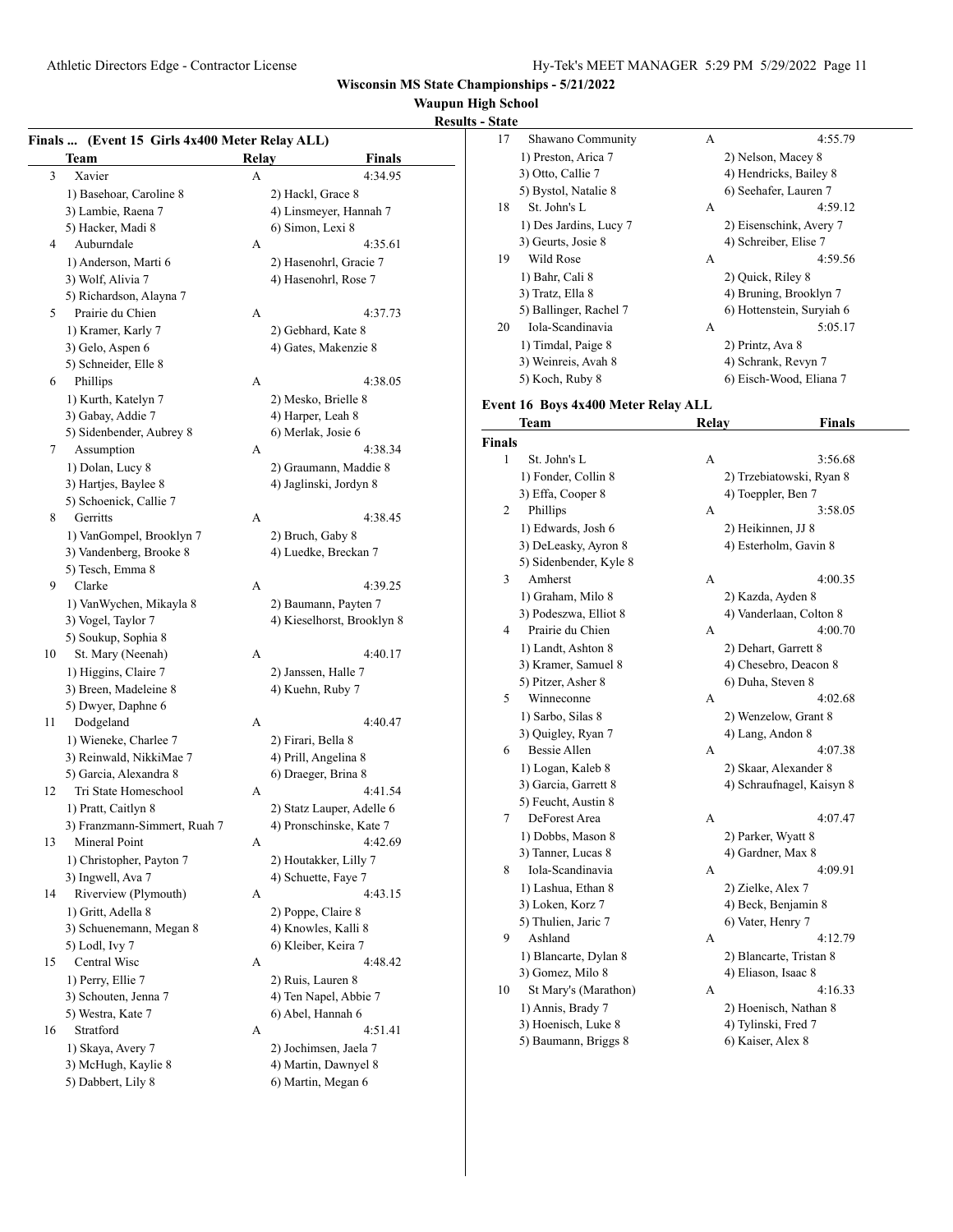## **Waupun High School**

#### **Results - State**

 $\mathcal{L}$ 

|                | Finals  (Event 16 Boys 4x400 Meter Relay ALL) |    |       |                           |               |  |
|----------------|-----------------------------------------------|----|-------|---------------------------|---------------|--|
|                | Team                                          |    | Relay |                           | <b>Finals</b> |  |
| 11             | Shawano Community                             |    | А     |                           | 4:16.81       |  |
|                | 1) Hodkiewicz, Dane 8                         |    |       | 2) Gonzales, Joshua 8     |               |  |
|                | 3) Bystol, Ayden 8                            |    |       | 4) Kuehl, Josiah 7        |               |  |
|                | 5) Schmidt, Anderson 8                        |    |       | 6) Popelka, Kody 8        |               |  |
| 12             | Stratford                                     |    | A     |                           | 4:21.32       |  |
|                | 1) Schoenfuss, Matthew 6                      |    |       | 2) Kreft, Connor 7        |               |  |
|                | 3) Heeg, Henry 6                              |    |       | 4) Niehaus, Austin 7      |               |  |
|                | 5) Kaiser, Mathias 8                          |    |       |                           |               |  |
| 13             | Mayville                                      |    | A     |                           | 4:24.96       |  |
|                | 1) Zitlow, Brady 8                            |    |       | 2) Mittelstadt, Emerson 8 |               |  |
|                | 3) Baker, Landon 8                            |    |       | 4) Grulke, Ayden 8        |               |  |
| 14             | Lourdes Academy                               |    | А     |                           | 4:25.00       |  |
|                | 1) Buttke, Jackson 7                          |    |       | 2) Geck, Henry 8          |               |  |
|                | 3) Neuens, Lucas 7                            |    |       | 4) Achterberg, Henry 7    |               |  |
|                | 5) Ridenour, Brady 8                          |    |       | 6) Ruark, Quin 8          |               |  |
| 15             | Laconia                                       |    | А     |                           | 4:25.44       |  |
|                |                                               |    |       | 2) Mattheis, Mac 8        |               |  |
|                | 3) Wiese, Brody 8                             |    |       | 4) Van Beek, Ethan 8      |               |  |
|                | 5) Gillett, Macland 8                         |    |       |                           |               |  |
| 16             | St. Mary (Neenah)                             |    | А     |                           | 4:26.61       |  |
|                | 1) Post, Gavin 7                              |    |       | 2) DeWitt, Owen 6         |               |  |
|                | 3) Londre, Garrett 8                          |    |       | 4) Auer, Ethan 8          |               |  |
|                | 5) Hall, Jacob 8                              |    |       |                           |               |  |
| 17             | Central Wisc                                  |    | А     |                           | 4:31.48       |  |
|                | 1) Walker, Griffon 7                          |    |       | 2) Mulder, Carson 8       |               |  |
|                | 3) Mulder, Gibsen 7                           |    |       | 4) Buwalda, Dylan 7       |               |  |
|                | 5) Jansma, Jayden 7                           |    |       | 6) TenNapel, Caleb 6      |               |  |
| 18             | Ledgers                                       |    | А     |                           | 4:33.51       |  |
|                | 1) O'Brien, Gabriel 7                         |    |       | 2) Seel, Evan 7           |               |  |
|                | 3) Twohig, Cleary 7                           |    |       | 4) Babler, Lucas 7        |               |  |
| 19             | Assumption                                    |    | A     |                           | 4:44.92       |  |
|                | 1) Hartjes, Reed 6                            |    |       | 2) Daliege, Aiden 7       |               |  |
|                | 3) Jacoby, Aaron 8                            |    |       | 4) Zacher, Harrison 6     |               |  |
| 20             | Cuba City                                     |    | A     |                           | 4:46.59       |  |
|                | 1) Loeffelholz, Landon 7                      |    |       | 2) Lange, Tucker 7        |               |  |
|                | 3) Yoose, Wyatt 7                             |    |       | 4) Shelliam, Kadin 8      |               |  |
|                | <b>Event 17 Girls High Jump ALL</b>           |    |       |                           |               |  |
|                | Name                                          | Yr |       | School                    | Finals        |  |
| <b>Finals</b>  |                                               |    |       |                           |               |  |
| 1              | Berryman, Rylee                               | 8  |       | Deerfield                 | 5-01.00       |  |
| $\overline{c}$ | Smith, Ayden                                  | 8  |       | Hortonville               | 5-00.00       |  |
| 3              | Kostreva, Vivian                              |    |       | 8 Coleman                 | $4 - 10.00$   |  |
| $\overline{4}$ | Theune, Aubree                                | 7  |       | Oostburg                  | J4-06.00      |  |
| 5              | PeganVega, Isabel                             | 8  |       | Gerritts                  | J4-06.00      |  |
| 5              | Kramer, Karly                                 | 7  |       | Prairie du C              | J4-06.00      |  |
| 5              | Gaertig, Scarlett                             | 8  |       | Ledgers                   | J4-06.00      |  |
| 5              | Handschke, Jenna                              | 8  |       | New London                | J4-06.00      |  |
| 9              | Wik, Anneli                                   | 8  |       | Mount Horeb               | J4-06.00      |  |
| 9              | Hruska, Katerina                              | 8  |       | 20-Unattache              | J4-06.00      |  |
| 11             | Robinson, Skye                                | 7  |       | Deerfield                 | J4-06.00      |  |
| 12             | Cox, Aliya                                    | 6  |       | Coleman                   | 4-04.00       |  |

12 Gard, Haley 7 Pardeeville 4-04.00 12 Kling, Taylor 8 Waupaca 4-04.00

| 12  | Schoonover, Ava       | 8 | Clinton      | 4-04.00 |
|-----|-----------------------|---|--------------|---------|
| 12  | Loynes, Jasline       | 8 | Ledgers      | 4-04.00 |
| 12  | Cook, Piper           | 8 | Edgewood Cam | 4-04.00 |
| 12  | Kedinger, Claire      | 7 | New London   | 4-04.00 |
| 19  | Vande Voort, Ashlynn  | 8 | St. Ignatius | 4-02.00 |
| 19  | Kulow, Hannah         | 6 | Lake Mills   | 4-02.00 |
| 19  | Rakow, Macy           | 6 | Lena/Saint T | 4-02.00 |
| 19  | Sanders, Audrey       | 7 | Waupun       | 4-02.00 |
| 19  | Giofreddi, Allie      | 7 | Xavier       | 4-02.00 |
| 19  | Wiedenfeld, Greta     | 8 | Lake Mills   | 4-02.00 |
| 19  | Finley, Kit           | 8 | Mineral Poin | 4-02.00 |
| 19  | Isenbarger, Charlotte | 8 | Edgewood Cam | 4-02.00 |
| --- | Atkinson, Gracie      | 8 | New Glarus   | NH      |
| --- | Engel, Breanne        | 8 | Hortonville  | NH      |
|     | Harris, McKenzie      | 8 | Cuba City    | NH      |
|     | VanErmen, Ella        | 8 | Coleman      | NH      |
| --- | Bystol, Natalie       | 8 | Shawano Comm | NH      |
|     | Werner, Mallorie      | 7 | Hortonville  | ΝH      |

#### **Event 18 Boys High Jump ALL Name Yr School Finals**

|                | гуаше                | 11          | эспоог         | гшаіз       |  |
|----------------|----------------------|-------------|----------------|-------------|--|
| <b>Finals</b>  |                      |             |                |             |  |
| 1              | Thuecks, Ashton      |             | 8 New Holstein | 5-07.00     |  |
| $\overline{2}$ | Daniels, Abram       | 8.          | Hortonville    | 5-06.00     |  |
| 3              | VanRossum, Calvin    |             | 8 Little Chute | 5-04.00     |  |
| $\overline{4}$ | Effa, Cooper         | 8           | St. John's L   | $J5-04.00$  |  |
| 5              | Pendleton, Spencer   | 8           | Gerritts       | 5-02.00     |  |
| 5              | Wilkinson, Keagan    | 8.          | Hortonville    | 5-02.00     |  |
| 5              | Cannon, Lucus        | 8           | Sabish         | 5-02.00     |  |
| 8              | Thomson, Zander      |             | 8 Lena/Saint T | J5-02.00    |  |
| 9              | Vanderlaan, Colton   | 8           | Amherst        | 5-00.00     |  |
| 9              | Bindl, Drew          |             | 8 Edgewood Cam | 5-00.00     |  |
| 9              | Skroch, Wyatt        | 8           | Mondovi        | 5-00.00     |  |
| 12             | Weyenberg, Kavanaugh | 8           | River View (   | J5-00.00    |  |
| 13             | Westbrook, Ezra      | 8.          | Prairie du C   | J5-00.00    |  |
| 14             | Schmidt, Anderson    | 8           | Shawano Comm   | J5-00.00    |  |
| 14             | Mittelstadt, Emerson | 8           | Mayville       | $J5-00.00$  |  |
| 16             | Mansfield, Cade      |             | 8 Hortonville  | $4 - 10.00$ |  |
| 16             | Oberstadt, Reid      | 8           | New London     | 4-10.00     |  |
| 16             | Nachreiner, Michael  | 8           | <b>Bartels</b> | 4-10.00     |  |
| 16             | Daly, Joseph         | 8           | New London     | $4 - 10.00$ |  |
| 20             | Birdyshaw, Carter    | 7           | Waupaca        | J4-10.00    |  |
| 20             | Parker, Wyatt        | 8           | DeForest Are   | J4-10.00    |  |
| 22             | Bowers, Joey         | 8           | <b>Bartels</b> | J4-10.00    |  |
| 22             | Mohorne, Taylor      | 6           | Clarke         | $J4-10.00$  |  |
| 22             | Fouch, Thomas        | 8           | Ledgers        | J4-10.00    |  |
| 25             | Torres, Xavier       | 8           | Cuba City      | J4-10.00    |  |
| 26             | Liermann, Kyle       | $7^{\circ}$ | Ozaukee        | 4-08.00     |  |
| 26             | Vandergalien, Rowen  | 8           | Adams-Friend   | 4-08.00     |  |
| 26             | Dorow-Wagner, Deegan |             | 8 Lena/Saint T | 4-08.00     |  |
| 29             | Brinkley, Jack       | 8           | Ledgers        | J4-08.00    |  |
| 29             | Gilbertson, Henry    | 8           | Tri State Ho   | J4-08.00    |  |
| 31             | Popovich, Jayden     | 8           | Ashland        | J4-08.00    |  |
| ---            | Graham, Milo         | 8           | Amherst        | NH          |  |
| ---            | Tetzlaff, Luke       | 8           | St. Ignatius   | NΗ          |  |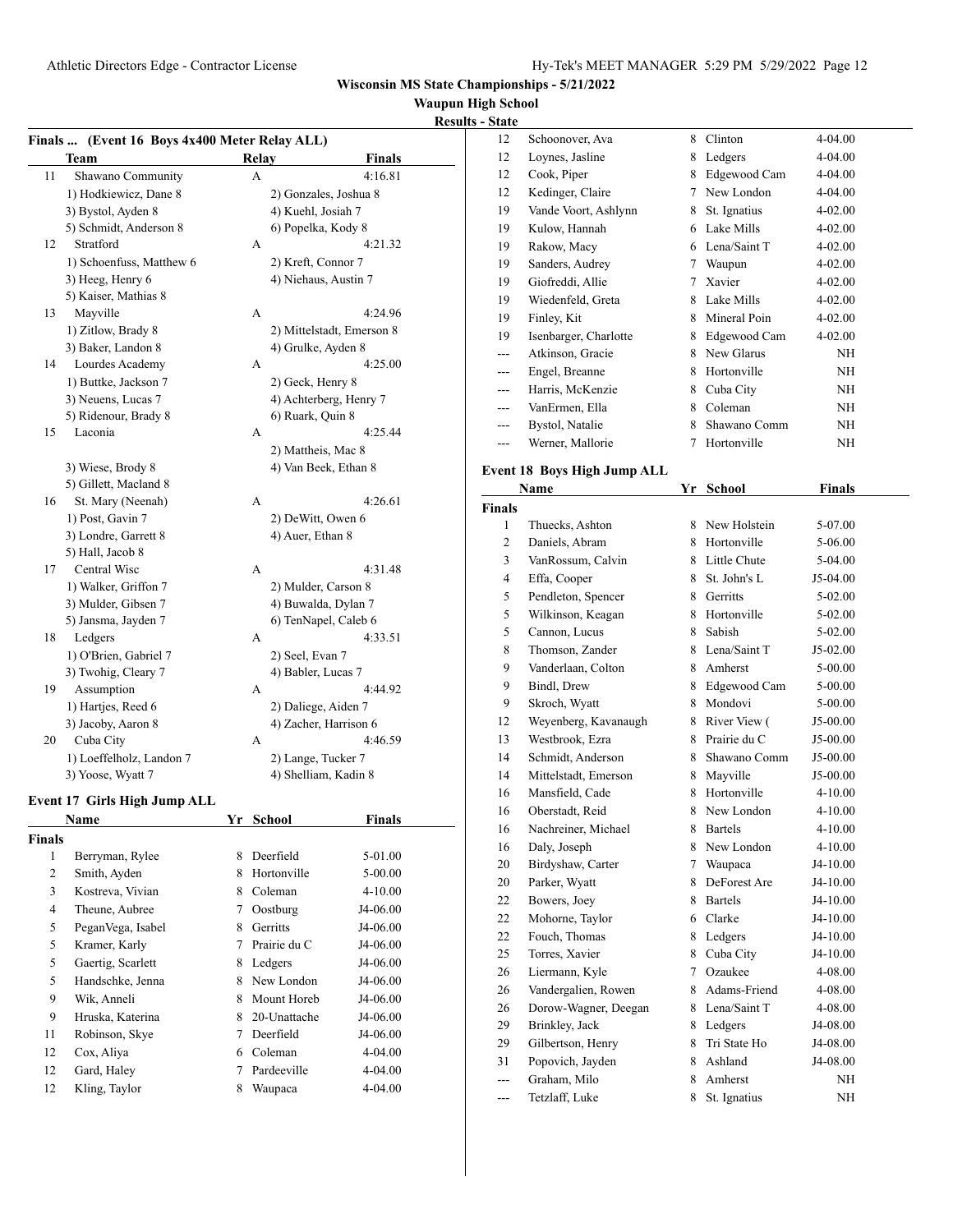**Waupun High School**

|  | <b>Results - State</b> |
|--|------------------------|
|  |                        |

|                    | <b>Event 19 Girls Pole Vault ALL</b>        |             |                            |               |
|--------------------|---------------------------------------------|-------------|----------------------------|---------------|
|                    | Name                                        |             | Yr School                  | Finals        |
| <b>Finals</b>      |                                             |             |                            |               |
| 1                  | Betka, Kylah                                | 8.          | Crivitz                    | 8-06.00       |
| 2                  | Gago, Mya                                   |             | 8 Flambeau                 | 8-00.00       |
| $\overline{c}$     | Truckey, Kendal                             |             | 7 Coleman                  | 8-00.00       |
| 2                  | Reinwald, NikkiMae                          |             | 7 Dodgeland                | 8-00.00       |
| 5                  | Schmidt, Inez                               |             | 8 Blue Hills S             | 7-06.00       |
| 6                  | Bingen, Alexis                              |             | 8 Dodgeland                | 7-00.00       |
| 7                  | Hasenohrl, Gracie                           |             | 7 Auburndale               | $6 - 06.00$   |
| 8                  | Hafenstein, Kendall                         |             | 7 Dodgeland                | J6-06.00      |
| 9                  | Scheuerman, Hadley                          |             | 8 Crivitz                  | $6 - 00.00$   |
| 10                 | Ludwig, Suzanne                             |             | 8 Phillips                 | J6-00.00      |
| 11                 | Justmann, Alex                              | 7           | Dodgeland                  | 5-06.00       |
| 12                 | Baumann, Bristal                            |             | 6 St Mary's (M             | J5-06.00      |
| 13                 | Pronschinske, Kate                          | 7           | Tri State Ho               | J5-06.00      |
| $\overline{a}$     | Schneider, Mayven                           | 7           | St Mary's (M               | NH            |
|                    |                                             |             |                            |               |
|                    | <b>Event 20 Boys Pole Vault ALL</b>         |             |                            |               |
|                    | Name                                        |             | Yr School                  | <b>Finals</b> |
| <b>Finals</b>      |                                             |             |                            |               |
| 1                  | Virnig, Ben                                 |             | 8 Phillips                 | 11-00.00      |
| 2                  | Zemke, Trey                                 |             | 8 Winneconne               | 8-00.00       |
| 3                  | Pitzer, Asher                               |             | 8 Prairie du C             | 7-06.00       |
| 4                  | Tylinski, Fred                              |             | 7 St Mary's (M             | 6-06.00       |
| 4                  | Brunning, Josyah                            |             | 8 Prairie du C             | 6-06.00       |
| 6                  | Hoenisch, Luke                              |             | 8 St Mary's (M             | $6 - 00.00$   |
| 7                  | Parker, Boomsma                             |             | 6 Lena/Saint T             | J6-00.00      |
| 7                  | Annis, Brady                                | $7^{\circ}$ | St Mary's (M               | J6-00.00      |
| 9                  | Brayden, Graef                              | 6           | Lena/Saint T               | J6-00.00      |
|                    |                                             |             |                            |               |
|                    | <b>Event 21 Girls Long Jump ALL</b><br>Name |             |                            | Finals        |
|                    |                                             |             | Yr School                  |               |
| <b>Finals</b><br>1 |                                             |             | 8 Flambeau                 |               |
|                    | Gago, Marika                                |             |                            | 15-08.75      |
| 2<br>3             | Borchardt, Michielah<br>Atkinson, Gracie    |             | 8 Mayville<br>8 New Glarus | 15-03.75      |
|                    |                                             |             |                            | 14-11.25      |
| 4                  | Ritchie, Brooklyn                           |             | 7 Fennimore                | 14-10.50      |
| 5                  | Sherden, Brianna                            | 7           | Stratford                  | 14-09.25      |
| 6                  | VanderGalien, Lindsay                       | 8           | Randolph                   | 14-08.00      |
| 7                  | Wos, Ellyson                                | 8           | Unattached                 | 14-07.00      |
| 8                  | Hockerman, Kayden                           | 8           | Westfield/Mo               | 14-06.00      |
| 9                  | Thompson, Jill                              | 7           | Cambridge                  | 14-03.00      |
| 10                 | Schnell, Cierra                             | 8           | Bonduel                    | 14-01.25      |
| 11                 | Villarreal, Janell                          | 8           | Randolph                   | 14-01.00      |
| 12                 | Cook, Kaelyn                                | 8           | Lena/Saint T               | 13-11.50      |
| 13                 | Kuehn, Ruby                                 | 7           | St. Mary (Ne               | 13-09.25      |
| 14                 | Vande Voort, Ashlynn                        | 8           | St. Ignatius               | 13-06.00      |
| 15                 | Martens, Molly                              | 8           | Waupaca                    | 13-05.50      |
| 16                 | Meyers, Avena                               | 7           | Mount Horeb                | 13-05.00      |
| 17                 | Berrens, Brooklyn                           | 8           | Iola-Scandin               | 13-04.50      |
| 18                 | Hafenstein, Kendall                         | 7           | Dodgeland                  | 13-03.75      |
| 19                 | Ingwell, Ava                                | 7           | Mineral Poin               | 13-03.00      |
| 20                 | Elmhorst, Abby                              | 8           | Manawa                     | 13-02.00      |
| 21                 | Cook, Kira                                  | 8           | Blue Hills S               | 12-08.50      |

| State |                  |   |                |          |  |
|-------|------------------|---|----------------|----------|--|
| 22    | Heitpas, Bryce   |   | 7 Xavier       | 12-07.00 |  |
| 23    | Houtakker, Lilly |   | 7 Mineral Poin | 12-04.00 |  |
| 24    | Janssen, Halle   |   | 7 St. Mary (Ne | 12-01.50 |  |
| 25    | Hebert, Jasmine  |   | Auburndale     | 12-01.25 |  |
| 26    | Marx, Camdyn     | x | Gerritts       | 11.00    |  |
|       |                  |   |                |          |  |

#### **Event 22 Boys Long Jump ALL**

|                | Name                 | Yr | <b>School</b> | <b>Finals</b> |
|----------------|----------------------|----|---------------|---------------|
| <b>Finals</b>  |                      |    |               |               |
| 1              | Weyenberg, Kavanaugh | 8  | River View (  | 18-09.00      |
| $\overline{2}$ | Heimke, Lucas        | 8  | Lena/Saint T  | 18-04.50      |
| 3              | Breit, Coltan        | 8  | Stratford     | 18-02.00      |
| $\overline{4}$ | Zeller, Jovan        | 8. | Winneconne    | 17-08.00      |
| 5              | Griffin, Ethan       | 8  | Cuba City     | 17-05.75      |
| 6              | Seffrood, Ethan      | 8. | New Glarus    | 17-05.25      |
| 7              | Rucinski, Isaak      | 8. | Lourdes Acad  | 17-01.25      |
| 8              | Towne, Jack          | 8  | Unattached    | 16-05.50      |
| 9              | Patz, Dawson         | 8. | Coleman       | 16-04.25      |
| 10             | Bimmel, Gage         | 8  | Oostburg      | 16-03.75      |
| 11             | Frischmann, Kyle     | 8  | Mount Horeb   | 16-02.50      |
| 12             | Neuens, Lucas        | 7  | Lourdes Acad  | 15-11.00      |
| 13             | Heise, Nolan         | 8  | Manawa        | 15-09.75      |
| 14             | Tande-Habich, Kamden |    | 7 Lake Mills  | 15-09.50      |
| 15             | Ukwuorji, Gideon     | 8. | Home School   | 15-09.25      |
| 16             | Dane, Xander         |    | 8 Pacelli     | 15-08.75      |
| 17             | Bystol, Ayden        | 8  | Shawano Comm  | 15-07.00      |
| 18             | Schmidt, Anderson    | 8  | Shawano Comm  | 15-06.00      |
| 19             | Schlaefer, JT        | 8  | Assumption    | 15-05.75      |
| 20             | Tetzlaff, Luke       | 8  | St. Ignatius  | 15-04.00      |
| 21             | Skroch, Wyatt        | 8  | Mondovi       | 15-03.75      |
| 22             | Bauer, Evan          | 8  | Mondovi       | 15-03.00      |
| 23             | Hurda, Mason         | 8  | Mount Horeb   | 15-02.00      |
| 24             | Kazda, Ayden         | 8. | Amherst       | 15-00.25      |
| 25             | Bowen, Aiden         | 7  | Iola-Scandin  | 14-04.25      |
| 26             | Julian, Harrison     | 8  | Ripon         | 14-03.50      |
| 27             | Dye-Hamilton, Isaiah | 8  | Clinton       | 14-03.00      |
| 28             | Shepherd, Riley      | 8  | Cuba City     | 13-04.00      |
| 29             | Rieder, Kyler        | 8  | Ripon         | 13-01.25      |

#### **Event 35 Girls Long Jump 6th GRADE**

|               | Name              | Yr. | School         | <b>Finals</b> |  |
|---------------|-------------------|-----|----------------|---------------|--|
| <b>Finals</b> |                   |     |                |               |  |
| 1             | Zerwer, Mirabelle | 6   | Edgewood Cam   | 14-01.50      |  |
| 2             | Kosir, Millie     | 6   | Coleman        | 13-05.00      |  |
| 3             | Westrich, Peyton  | 6   | <b>Bonduel</b> | 13-01.50      |  |
| 4             | Davel, Ellie      | 6   | St. Mary (Ne   | 12-09.75      |  |
| 5             | Gelo, Aspen       | 6   | Prairie du C   | 12-09.00      |  |
| 6             | Doehla, Brynn     | 6   | Edgewood Cam   | 12-04.75      |  |
| 7             | Schmidt, Morgan   | 6   | Stratford      | 12-04.50      |  |
| 8             | Mongin, Addison   | 6   | Coleman        | 11-10.75      |  |
| 9             | Trinkner, Paxtyn  | 6   | St. Mary (Ne   | 11-06.25      |  |
| 10            | Rinehart, Shelby  | 6   | Central Wisc   | 11-02.50      |  |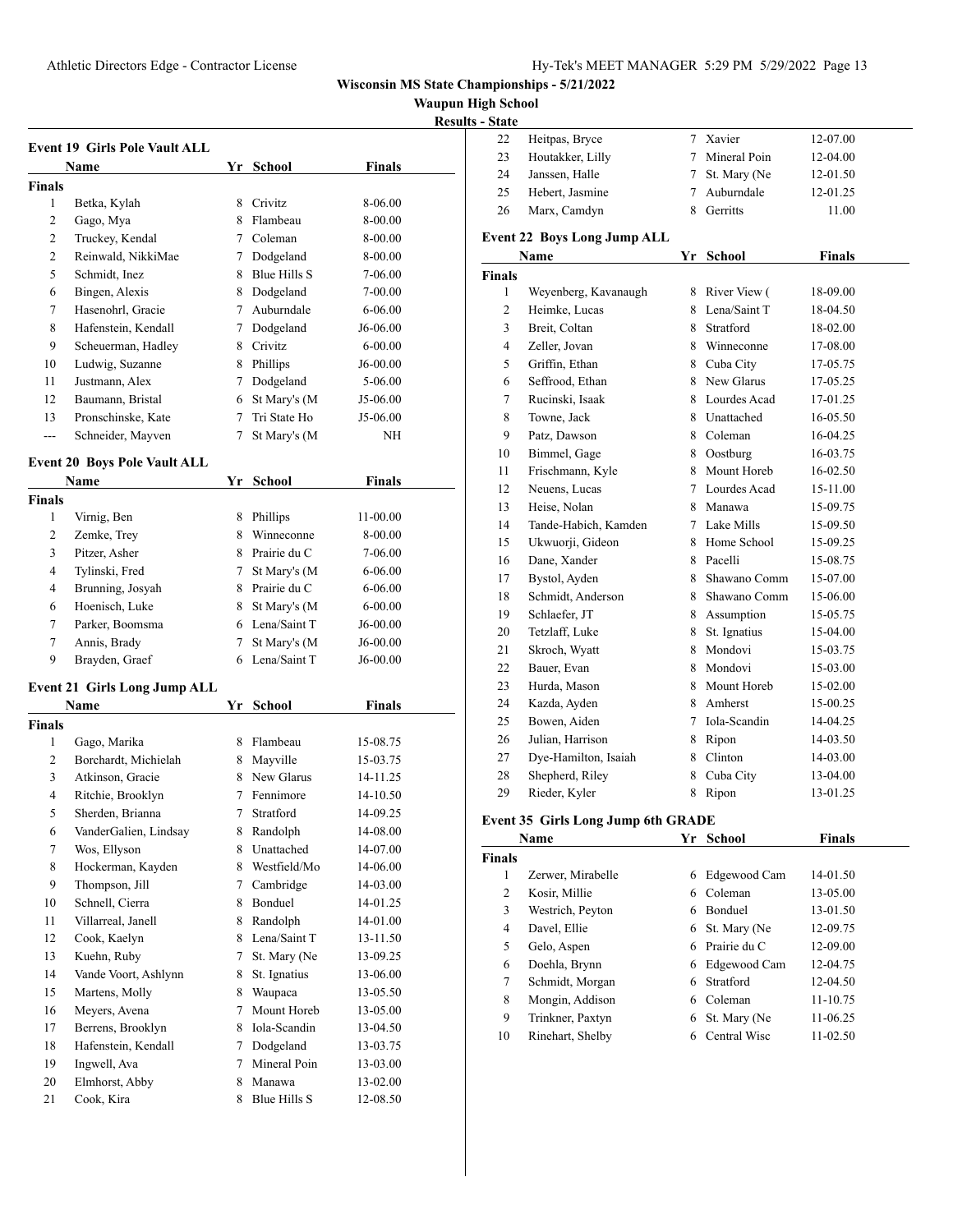**Waupun High School**

| <b>Results - State</b> |
|------------------------|
|------------------------|

|                    | <b>Event 36 Boys Long Jump 6th GRADE</b> |                   |                          |               |
|--------------------|------------------------------------------|-------------------|--------------------------|---------------|
|                    | Name                                     |                   | Yr School                | Finals        |
| <b>Finals</b>      |                                          |                   |                          |               |
| 1                  | Huelsbeck, Brenden                       |                   | 6 St. Mary (Ne           | 15-06.75      |
| 2                  | Biba, Grant                              |                   | 6 Fennimore              | 15-00.00      |
| 3                  | Bartlett, Cole                           |                   | 6 Waupun                 | 14-06.75      |
| 4                  | VanSchyndel, George                      | 6                 | Seymour                  | 14-06.00      |
| 5                  | Edwards, Josh                            |                   | 6 Phillips               | 14-04.00      |
| 6                  | Felts. Owen                              |                   | 6 Manawa                 | 14-01.75      |
| 7                  | Chesebro, Drake                          |                   | 6 Prairie du C           | 13-10.75      |
| 8                  | Clark, Will                              |                   | 6 St. Ignatius           | 13-10.50      |
| 9                  | Schaffer, Collin                         |                   | 6 Westside Chr           | 13-02.25      |
|                    |                                          |                   |                          |               |
|                    | <b>Event 23 Girls Triple Jump ALL</b>    |                   |                          |               |
|                    | Name                                     | Yr                | School                   | Finals        |
| <b>Finals</b><br>1 |                                          |                   | 8 Fennimore              |               |
|                    | Nelson-Hahn, Rhiannon                    |                   |                          | 32-07.50      |
| 2                  | Brooks, Reese                            |                   | 8 Ripon                  | 32-00.75      |
| 3<br>4             | Reinwald, NikkiMae<br>Kostreva, Vivian   |                   | 7 Dodgeland<br>8 Coleman | 30-09.75      |
|                    |                                          |                   |                          | 30-08.25      |
| 5                  | Nelson, Macey                            |                   | 8 Shawano Comm           | 30-05.00      |
| 6                  | Franzmann-Simmert, Ruah                  |                   | 7 Tri State Ho           | 30-02.00      |
| 7                  | Martens, Molly                           |                   | 8 Waupaca                | 29-10.50      |
| 8                  | Hafner, Hailey                           | 7                 | St. John's L             | 28-08.00      |
| 9                  | Tratz, Ella                              |                   | 8 Wild Rose              | 28-06.00      |
| 10                 | Peschel, Claire                          |                   | 7 Westfield/Mo           | 27-10.50      |
| 11                 | Schreiber, Elise                         | $7\phantom{.000}$ | St. John's L             | 27-08.75      |
| 12                 | Zielke, Olivia                           |                   | 7 Manawa                 | 27-06.00      |
| 13                 | Cox, Aliya                               |                   | 6 Coleman                | 27-03.00      |
| 14                 | Simon, Lexi                              |                   | 8 Xavier                 | 27-00.50      |
| 15                 | Sixel, Greta                             |                   | 7 Johnson Cree           | 26-11.00      |
| 16                 | Hackl, Grace                             |                   | 8 Xavier                 | 26-09.50      |
| 17                 | Ziemer, Zoe                              |                   | 7 Manawa                 | 26-09.00      |
| 18                 | VanErmen, Ella                           |                   | 8 Coleman                | 26-08.75      |
| 19                 | Schoenick, Callie                        |                   | 7 Assumption             | 26-08.50      |
| 20                 | Kolka, Anika                             |                   | 8 St Mary's (M           | 26-08.00      |
| 20                 | Bystol, Natalie                          | 8.                | Shawano Comm             | 26-08.00      |
| 22                 | Cragun, Calli                            | 7                 | Seymour                  | 26-07.50      |
| 23                 | Ten Napel, Abbie                         | 7                 | Central Wisc             | 26-05.25      |
| 24                 | Gabay, Addie                             | 7                 | Phillips                 | 26-04.00      |
| 25                 | Mongin, Addison                          |                   | 6 Coleman                | 26-02.75      |
| 26                 | Schneider, Elle                          |                   | 8 Prairie du C           | 26-02.50      |
| 27                 | Rekowski, Hannah                         |                   | 8 Amherst                | 26-01.00      |
| 28                 | Nadboralski, Lauren                      | 7                 | Johnson Cree             | 25-11.00      |
| 29                 | Sersch, Kaylee                           | 7                 | Dodgeland                | 25-09.50      |
| 30                 | Jaglinski, Jordyn                        | 8                 | Assumption               | 25-06.00      |
|                    | <b>Event 24 Boys Triple Jump ALL</b>     |                   |                          |               |
|                    | Name                                     | Yr                | <b>School</b>            | <b>Finals</b> |
| <b>Finals</b>      |                                          |                   |                          |               |
| 1                  | Bowen, Wyatt                             | 8                 | Wild Rose                | 37-03.50      |
| 2                  | Ludescher, Chanse                        | 8                 | Flambeau                 | 36-04.25      |
| 3                  | Daniels, Abram                           |                   | 8 Hortonville            | 35-07.25      |
| 4                  | Peters, Kolton                           |                   | 7 Coleman                | 35-07.00      |
| 5                  | Bystol, Ayden                            | 8                 | Shawano Comm             | 35-04.50      |

| 6  | Rice, Jensen         | 8 | Iola-Scandin | 35-00.50 |
|----|----------------------|---|--------------|----------|
| 7  | Wilkinson, Keagan    | 8 | Hortonville  | 34-08.25 |
| 8  | Kreft, Connor        | 7 | Stratford    | 34-08.00 |
| 9  | Graham, Milo         | 8 | Amherst      | 34-06.00 |
| 10 | DeLeasky, Ayron      | 8 | Phillips     | 34-05.50 |
| 11 | Schmidt, Anderson    | 8 | Shawano Comm | 33-11.25 |
| 12 | Quigley, Ryan        | 7 | Winneconne   | 33-07.50 |
| 13 | Daughrety, Clayton   | 8 | Cuba City    | 33-04.00 |
| 14 | VanRossum, Calvin    | 8 | Little Chute | 33-03.00 |
| 15 | Grube, Jaxon         | 7 | Auburndale   | 33-02.75 |
| 16 | Podeszwa, Elliot     | 8 | Amherst      | 33-01.50 |
| 17 | Buck, John           | 8 | Stratford    | 32-11.50 |
| 18 | Oberstadt, Reid      | 8 | New London   | 32-11.00 |
| 19 | Held, Bradon         | 8 | Honor        | 32-04.00 |
| 20 | Geck, Henry          | 8 | Lourdes Acad | 31-11.25 |
| 21 | Marx, Westin         | 8 | Prairie du C | 31-08.50 |
| 22 | Bowen, Aiden         | 7 | Iola-Scandin | 31-00.00 |
| 23 | Buttke, Jackson      | 7 | Lourdes Acad | 30-10.50 |
| 24 | Lange, James         | 8 | Shawano Comm | 30-05.50 |
| 25 | Vanden Heuvel, Aaron | 7 | Xavier       | 29-11.50 |
| 26 | Shelliam, Kadin      | 8 | Cuba City    | 28-08.50 |
|    |                      |   |              |          |

#### **Event 25 Girls Discus Throw ALL**

|                | Name               | Yr | School              | <b>Finals</b> |
|----------------|--------------------|----|---------------------|---------------|
| <b>Finals</b>  |                    |    |                     |               |
| $\mathbf{1}$   | Weyenberg, Sydney  | 8  | Gerritts            | 109-10        |
| 2              | Smith, Ayden       | 8  | Hortonville         | $98-10$       |
| 3              | Roehl, Reese       | 8  | Flambeau            | 98-09         |
| $\overline{4}$ | Budahn, Layla      | 8  | Mayville            | $95-10$       |
| 5              | Borchert, Misty    | 7  | River View (        | 88-01         |
| 6              | Wolfgram, Lexi     | 8  | Unattached          | 86-01         |
| 7              | Heisner, Emily     | 7  | Mineral Poin        | 84-00         |
| 8              | Hahn, Marissa      | 7  | St. Mary (Ne        | 81-07         |
| 9              | Severson, Emma     | 6  | Fox Valley C        | 80-02         |
| 10             | Cichy, Lily        | 8  | Waupaca             | 79-10         |
| 11             | Merlino, Emily     | 7  | <b>Bessie Allen</b> | 76-04         |
| 12             | Welp, Lainey       | 8  | Cuba City           | $75-11$       |
| 13             | Keskimaki, Brooke  | 8  | Honor               | $75-10$       |
| 14             | Martin, Hailey     | 7  | St Mary's (M        | 74-01         |
| 15             | Jueds, Braelyn     | 6  | Iola-Scandin        | 73-11         |
| 16             | Cackowski, America | 8  | Little Chute        | $72 - 11$     |
| 17             | Myers, Audrey      | 8  | Gerritts            | 72-09         |
| 18             | Virlee, Ameila     | 7  | St. Mary (Ne        | $72-04$       |
| 19             | Downey, Olivia     | 8  | Dodgeland           | 72-00         |
| 20             | McGowan, Kacie     | 8  | Hortonville         | 68-05         |
| 21             | Mueller, Hailey    | 7  | Dodgeland           | $67-11$       |
| 22             | Justmann, Isabelle | 8  | Dodgeland           | $67-10$       |
| 23             | Koch, Katelyn      | 8  | Hortonville         | $64-11$       |
| 24             | VanElzen, Alexis   | 6  | St. Ignatius        | $62 - 05$     |
| 25             | VanOrnum, Abbey    | 8  | Hortonville         | $62 - 01$     |
| 26             | Butzin, Natalie    | 7  | Wild Rose           | 60-09         |
| 27             | Timm, Jensen       | 7  | Manawa              | $60 - 03$     |
| 28             | Pahl, Madison      | 7  | River View (        | 59-04         |
| 29             | Wennesberg, Sophia | 7  | Waupaca             | 58-07         |